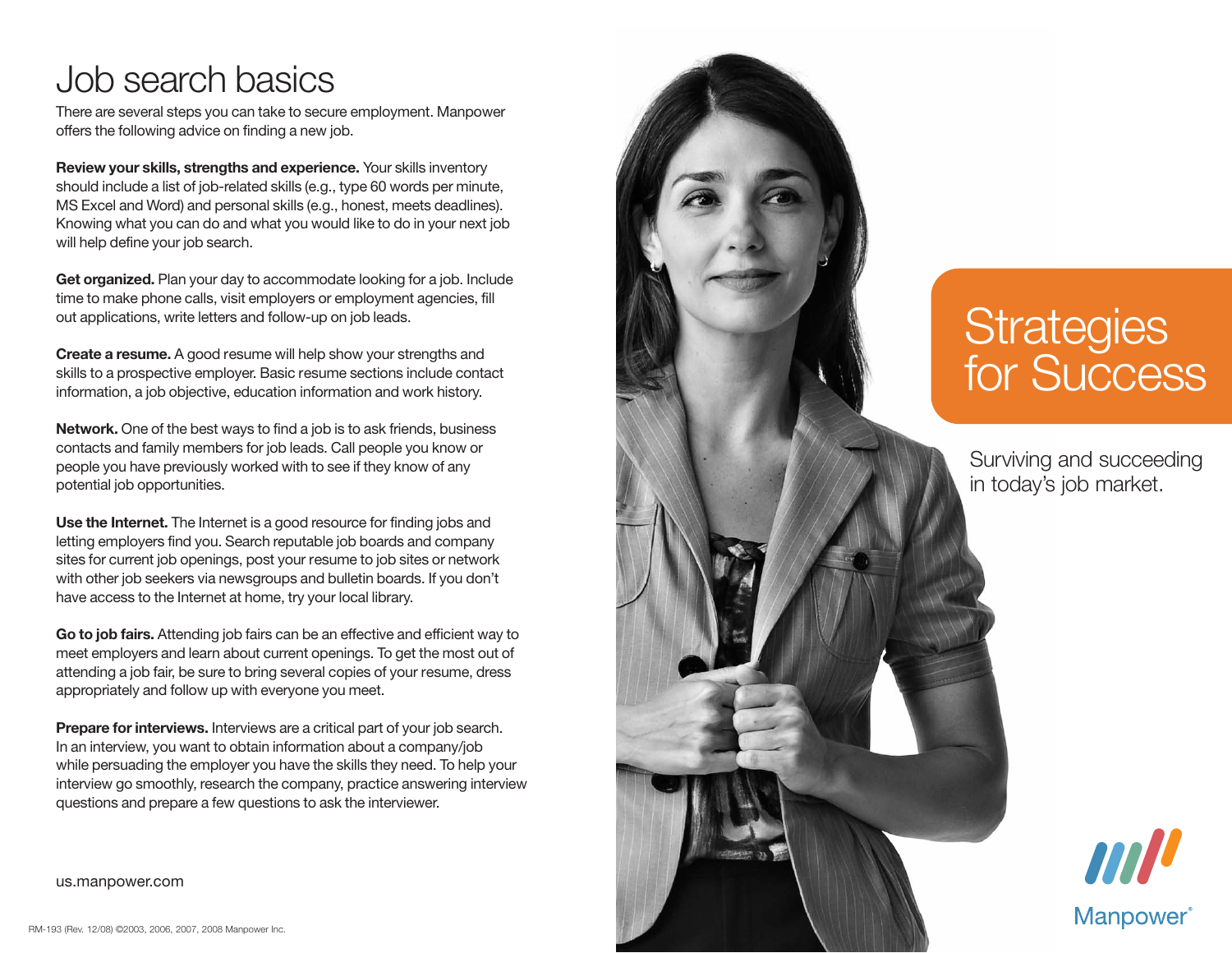

# **Introduction**

Finding a job is hard work. This guide aims to provide you with tips and tools to help make your search a little easier.

Each section takes you through the critical steps of every job search. In addition, we hope the Beyond Job Success section provides you with some helpful tips. Because finding a job is only part of your success in life.

It's important to develop balance between your personal and professional lives. By monitoring your overall well-being — including financial, professional, emotional and physical health — you will be better prepared for all of life's challenges.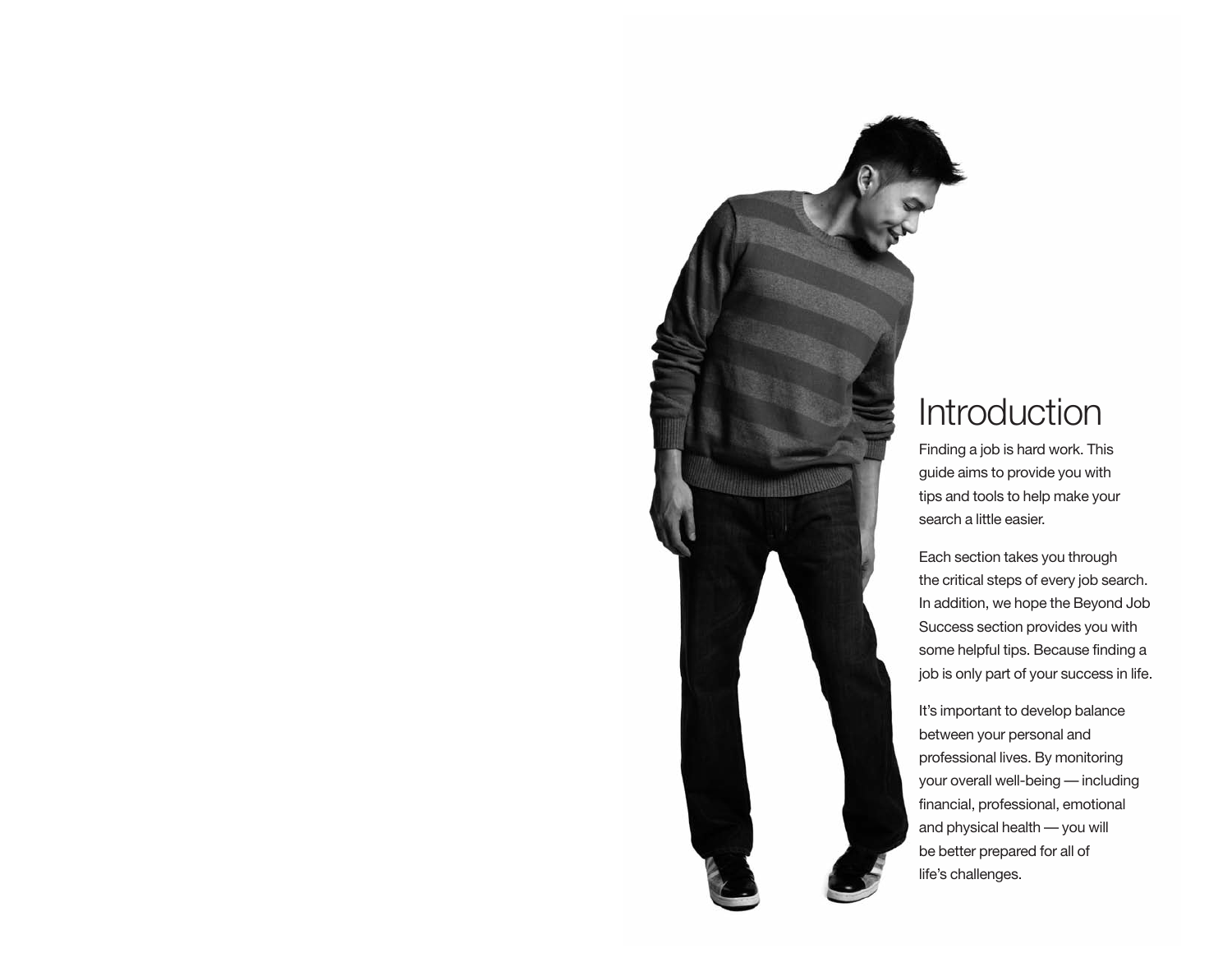# Table of contents

- 1 Career transition
- 1 Today's job market
- 3 Your career plan
- 3 Organize your job search
- 4 Evaluate yourself
- 5 Ideal job exercise
- 6 Finding jobs
- 7 Networking
- 10 Job fairs
- 12 All about resumes
- 14 Basic resume sections
- 15 Action verbs
- 16 Keywords
- 17 Resume tips
- 18 Resume worksheet
- 20 Sample resume
- 21 Reference tips
- 22 Job search letters
- 25 Job applications
- 26 Using the Internet in your job search
- 27 Internet resources
- 31 Researching companies
- 32 Interview preparation
- 36 Beyond job success
- 38 New job success
- 39 Opportunities through Manpower

This publication is designed to provide accurate information in regard to the subject matter covered. If legal advice, career counseling or other expert assistance is required, the services of a professional should be sought.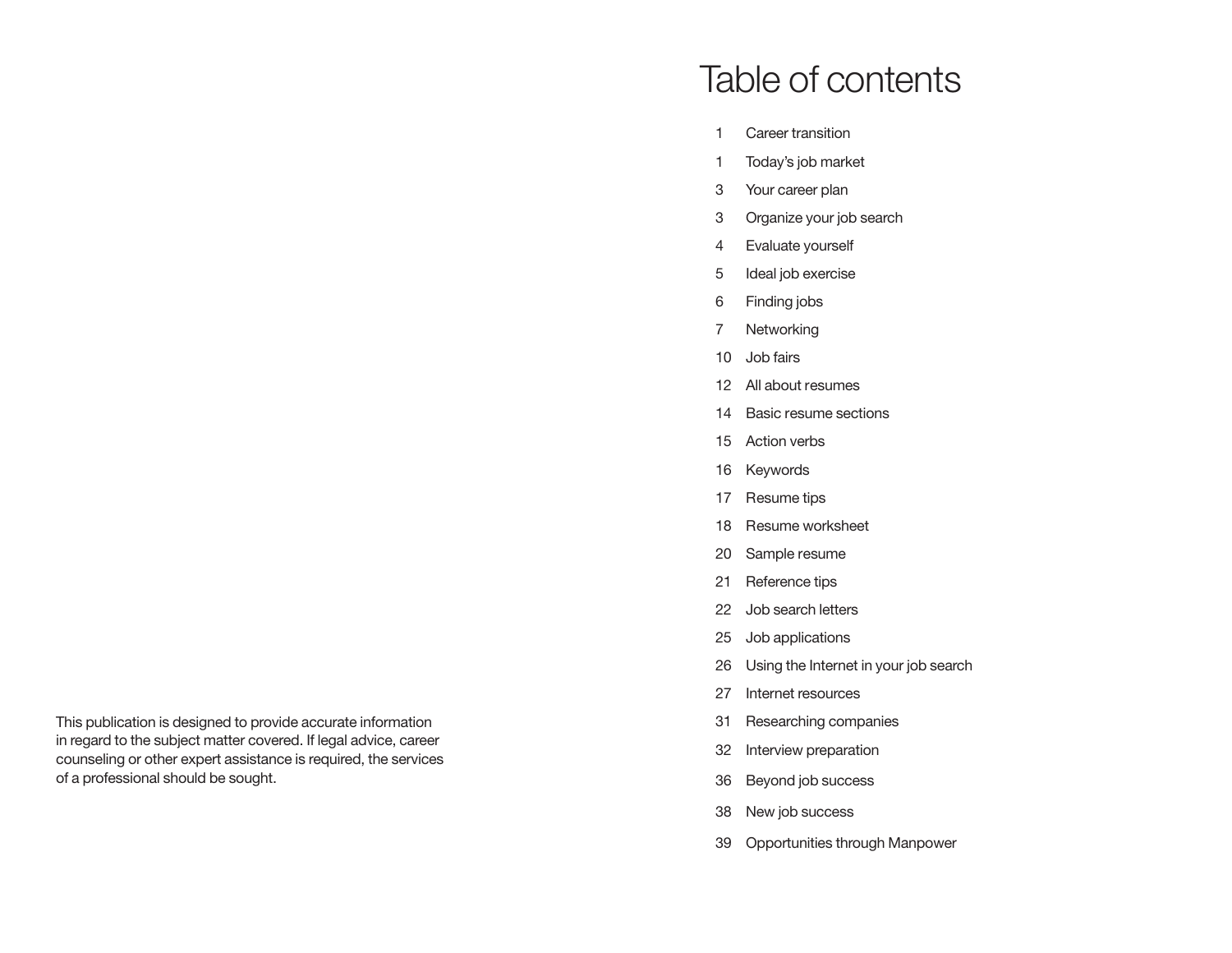# Career transition

Change is normal. Change can be good. However, when we experience a change in our work situation, we often feel distressed. Almost everyone goes through a career transition at some point in his/her working life. How you choose to deal with the change can affect your future success.

## Getting started

**Take care of the basics.** Review your financial situation. Confirm you will be able to make ends meet while looking for a new job. Resolve any outstanding emotional issues resulting from your job loss.

**Keep active.** A job search is work. Stay on top of potential job leads. Consider volunteering to help your physical, emotional and professional well-being.

**Remind yourself that change can mean opportunity.** Don't dwell on the tough parts of looking for a job. Keep a positive attitude. A better career may be just around the corner.

**Develop your plan of action.** Set goals. Get in the job search state of mind as soon as possible.

# Today's job market

The contemporary world of work is always changing. Rapidly evolving economic, technological, social and political situations often equal workplace transformations. While that can be tough to survive in at times, it also means that your next opportunity may be right around the corner.

It is almost certain that most people are going to face job and career change at some point in their life. Studies have shown that the average person will change professions at least three times and jobs up to as often as 10 times. Keeping up with job market trends and job search skills is important for everyone.

Awareness and knowledge of trends in the job market can be an effective strategy in locating your next job. Check online, newspapers, magazines, government reports, etc., to find information on the hottest job fields, who's hiring and what skills are most attractive to employers. Your knowledge of the job market will help you at each stage of the job search.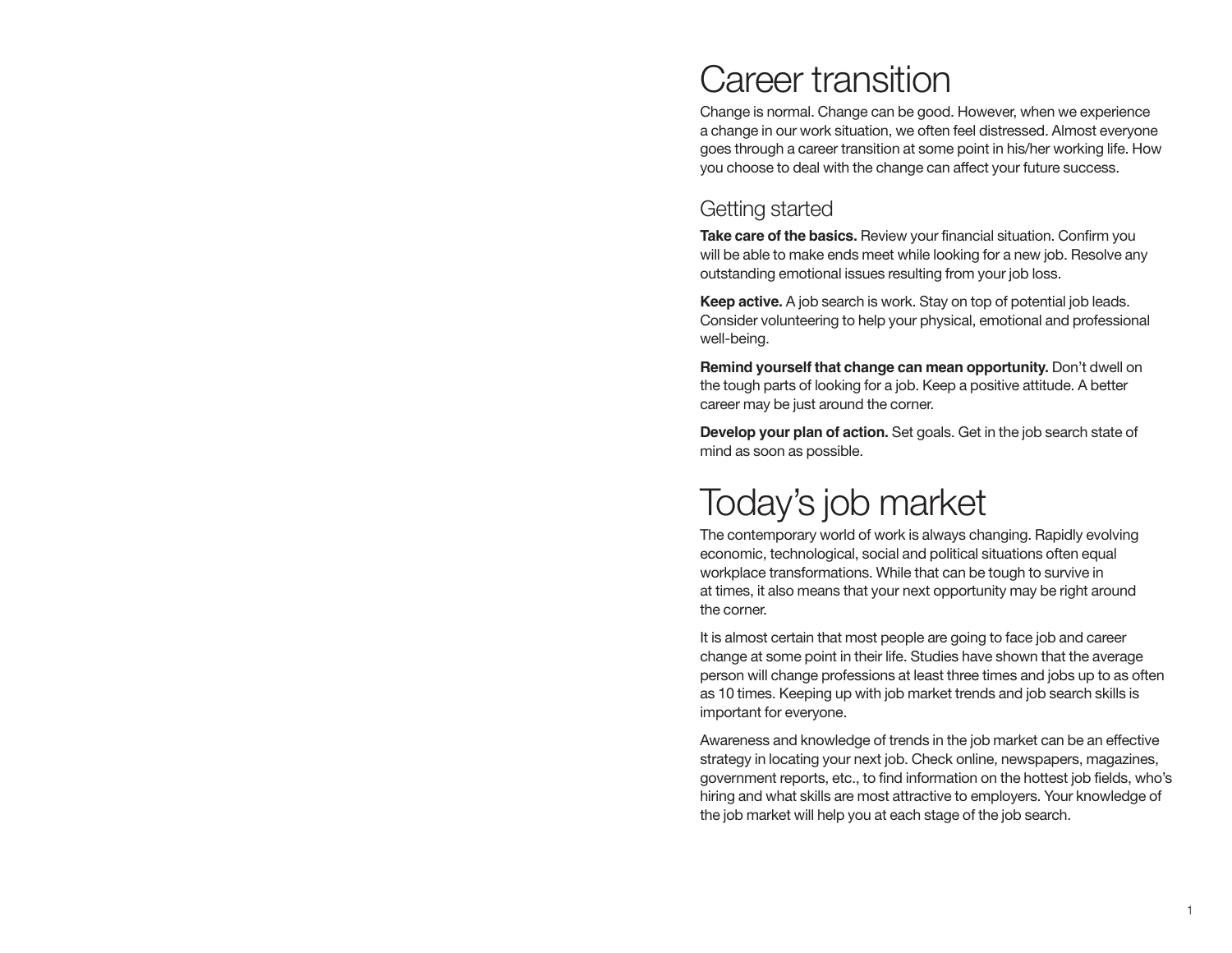# Your career plan

One way to remove uncertainty about your future is to develop a career plan. A career plan outlines the steps you need to take to reach your career goal. A career goal helps you focus on what you want to do for a living.

## Steps to developing a career plan

Develop a career plan to help focus your job search. Thinking about what you want to do and what you have to do to accomplish those goals can help you find a satisfying career.

**1. Know yourself.** Make a list of skills you have. Your skills may include training you have gained through part-time or full-time jobs.

**2. Identify job interests.** To determine your interests, think about what you like to do. Think about experiences you have enjoyed. Evaluate what you liked, what you found challenging and what you may have learned from those experiences. Find out about the types of careers available to you. If you don't research careers, you may not know about the best occupations to fit your interests and skills.

**3. Determine how to make it happen.** Create an action plan. Once you have determined what career path you want to follow, assess what you need to do to prepare for that career.

By developing a career plan, you can focus on what you want to do and how to get there. And when you are ready to write your resume, you will have a better understanding of your skills and experiences to present to potential employers.

# Organize your job search

To effectively and efficiently manage your job search, it will help to have all your materials and information in order.

**Supplies** – Include resume paper, stamps, a calendar and a notebook or binder in your job search supplies. Also, try to arrange for computer Internet access – either at your home, local library, community college, etc.

**Paperwork** – Gather school transcripts, letters of recommendation, reference lists and a list of former employers (complete with addresses, phone numbers and dates of employment). Having this information at your fingertips will make phone interviews, networking, filling out job applications and building your resume a lot easier.

**Wardrobe** – Tidy up your interviewing attire and be ready for a meeting at a moment's notice.

**Daily schedule** – Create a daily worksheet of job search items to accomplish.

# 2006- 2016

### **Fastest growing occupations**

- 1. Network systems and data communications
- 2. Personal and home care aides
- 3. Home health aides
- 4. Computer software engineers, applications
- 5. Veterinary technologists and technicians
- 6. Personal finance advisors
- 7. Makeup artists, theatrical and performance
- 8. Medical assistants
- 9. Veterinarians
- 10. Substance abuse and behavioral disorder counselors

### **Occupations with the largest job growth**

- 1. Registered nurses
- 2. Retail salespersons
- 3. Customer service representatives
- 4. Food preparation and serving workers
- 5. Office clerks
- 6. Personal and home care aides
- 7. Home health aides
- 8. Postsecondary teachers
- 9. Janitors and cleaners
- 10. Nursing aides, orderlies and attendants

Source: Bureau of Labor Statistics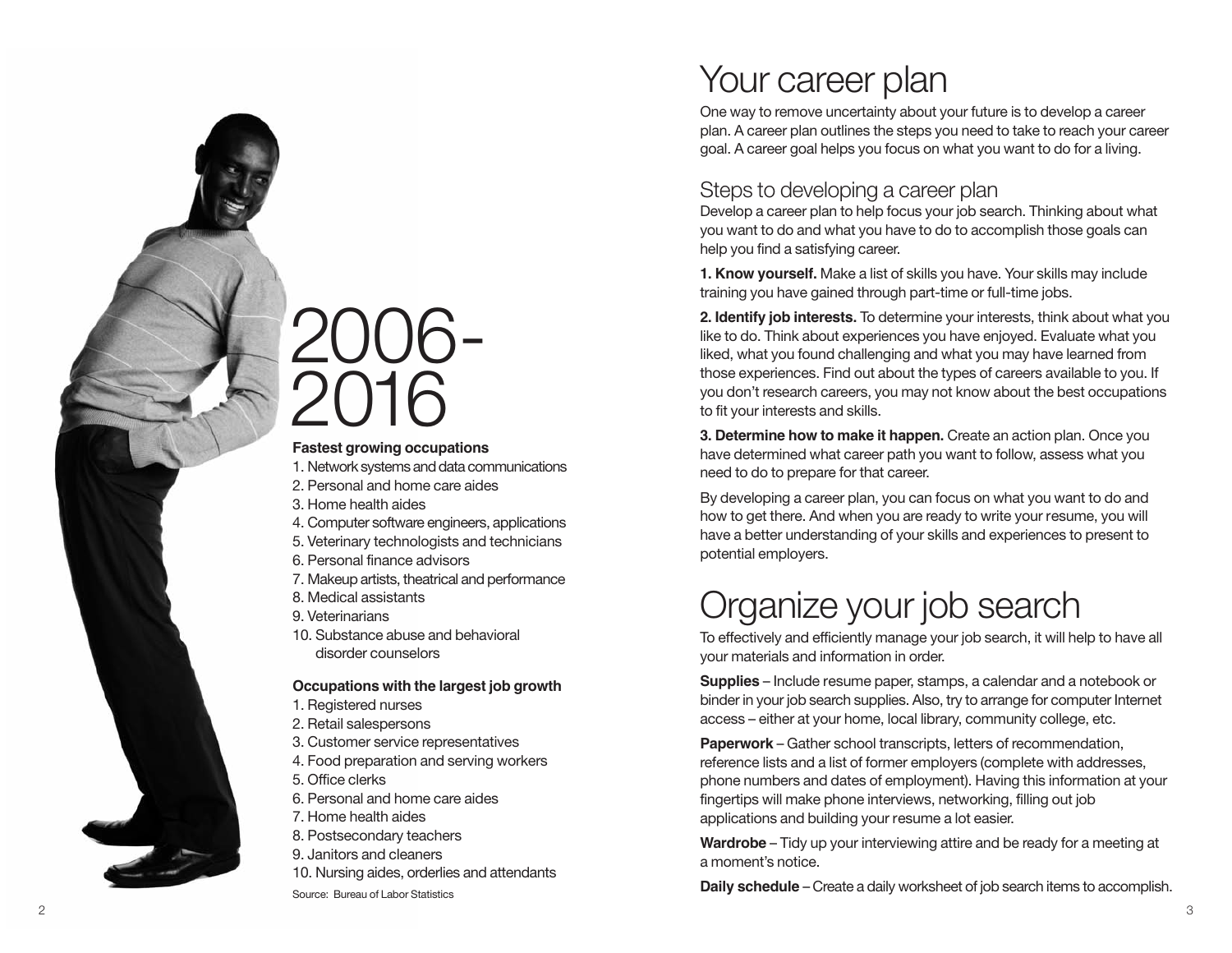For example, determine who you have to call, how many resumes you need to send out, etc.

**Activity log** – Keep track of all your job search contacts and activities. Make note of contact dates, employer notes, phone numbers, follow-up information and more.

The time spent organizing this job search information may seem tedious but it will help you keep up with your goals and track your process.

# Evaluate yourself

The first step toward finding a new job is self-assessment. Knowing what you like to do, what you are good at, what your strongest skills are and what is important to you will guide you in your job search. It will also help you market yourself to potential employers. If you can describe the skills you have and how they relate to the job you are applying for, you will position yourself as a strong candidate for the job.

## Know what you want

- Do you want full- or part-time work?
- What shift do you want to work?
- How far are you willing to travel to work?
- What kind of work environment do you prefer?
- How much do you want to earn?

### Know what you like

- Do you like to work with people?
- Do you prefer to work on a team or independently?
- Do you like numbers?
- Do you like to be creative?
- Do you like to work with things (e.g., computers, tools, machines, etc.)?

## Know your skills

We all have many skills, but it is important to know how to categorize and present your skills to potential employers. Typically, skills are divided into three categories:

**Transferable skills** – general skills that can be used in a variety of jobs. Examples include problem solving, written communication, organization, motivation, etc. Your Transferable skills:

**Job-Related skills** – skills that are specific to a job. Examples include typing speed, phone skills, computer programs, driving a forklift, etc.

Your Job-Related skills:

**Personal (Adaptive) skills** – skills that relate to your personality. Examples include enthusiastic, punctual, honest, loyal, dependable, etc. Your Adaptive skills:

Capturing the right blend of skills and interests and communicating that information to a potential employer can be the key to a new job.

 $100^1$ 

### qualities/skills employers want.

Source: National Association of Colleges and Employers, Job Outlook 2008

- Communication skills (verbal & written)
- Strong work ethic
- Teamwork skills (works well with others)
- Initiative
- Interpersonal skills (relates well to others)
- Problem-solving skills
- Analytical skills
- Flexibility/adaptability
- Computer skills
- Technical skills

# Ideal job experience

Before you begin your job search, it's important to identify the type of work you desire. Take a few minutes to describe your ideal job. Be sure to include details such as work environment, salary and benefits, title, day-to-day tasks and responsibilities, distance from home and other lifestyle impact issues, start date, the size of the company, industry, amount of travel, equipment used, advancement opportunities, uniform or dress requirements, total hours, days or shifts worked, special projects and any other details related to your ideal occupation. Use short sentences (e.g., I want my commute to be 20 minutes or less).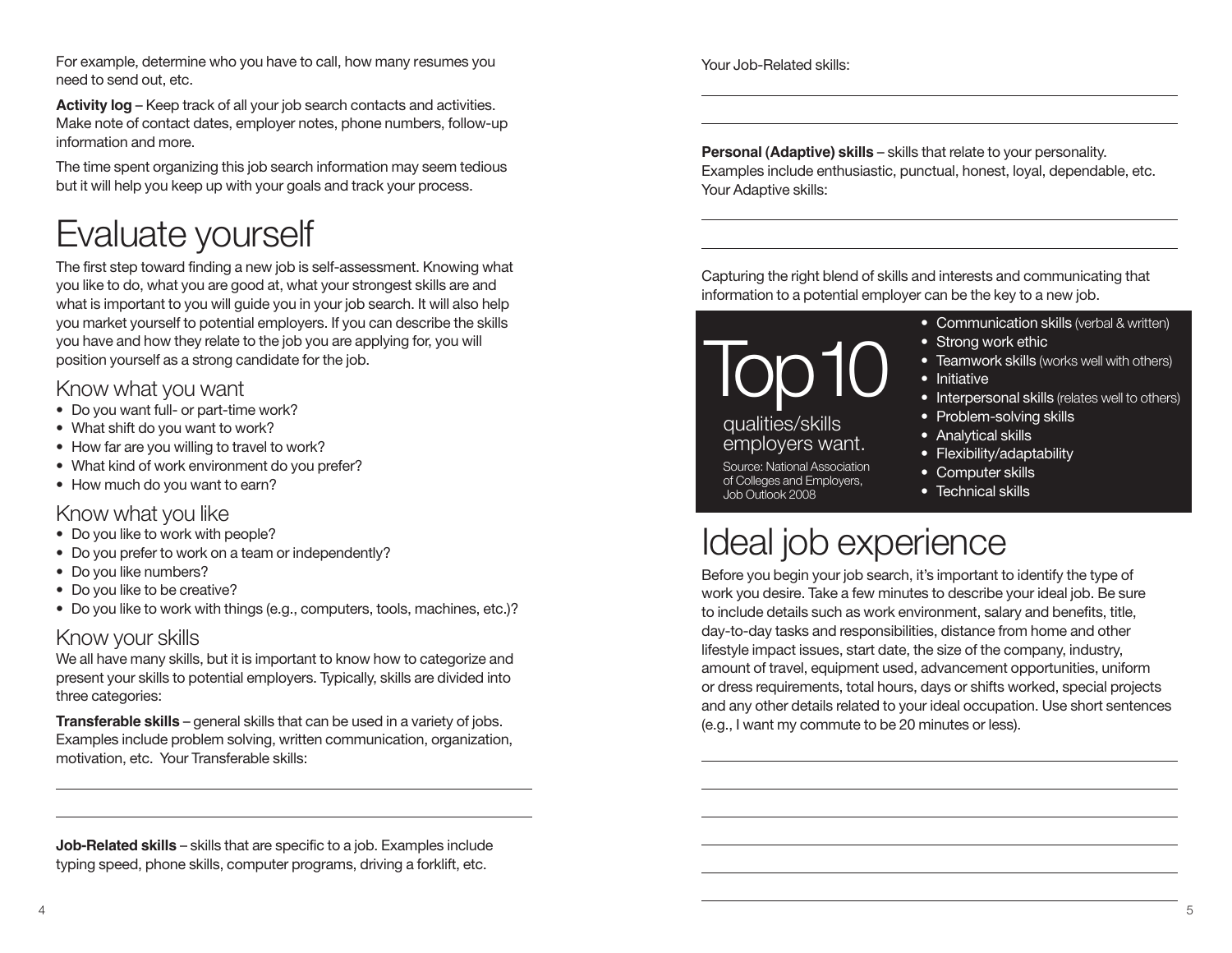# Finding jobs

Even in tough job markets, the jobs are out there. Sometimes it just takes a little more work to find them. Below is a list of ideas on where to find jobs.

**Apply directly to an employer.** Select employers that interest you and obtain their addresses and phone numbers. Consider visiting the company with resume in hand or directly calling the company. In either case, if you don't have a contact name, ask to speak to a hiring manager or Human Resources representative.

**Network.** Ask every friend, relative, teacher, former co-worker and casual acquaintance you have about job vacancies they may know about. Tell everyone you know or meet that you are job hunting. The more people you have trying to find you a job opportunity, the better your chances for success.

**Check the newspaper.** The newspaper is often the first place job seekers look. While this can help you find out the types of jobs that are out there and some of the companies that may be hiring, it is not the most effective place to find a job. Since everyone can find out about these jobs, competition tends to be high.

**Search the Internet.** The Internet has an incredible number of job listings and job-related information. In addition to searching for jobs on the Internet, you can also post your resume and job application and wait for employers to contact you. However, just like the newspaper, there can be a lot of competition for these positions.

**Consider smaller companies.** Many new jobs will come from smaller, growing companies, usually with fewer than 500 employees. Although larger employers are often more visible, well-known and aggressive in looking for employees, smaller companies may have the same positions. Focus on small companies that are expanding and projecting high growth; they can be easier to approach and contact than a large corporation.

**Try temporary or contract work.** Working as a temporary or contractor can provide you with valuable experience, contacts and references. Many times temporary or contract jobs can turn into permanent opportunities. Also, many staffing companies offer free training to increase your skills.

**Consider federal and local government sources.** The federal government has a huge amount of potential job search information available to you at little or no cost. Visit or call your local employment office and take advantage of the services they offer.

# **Networking**

The people you know can help you find a job. As soon as you decide to look for a job (or even while still employed) tell people that you are looking. Studies have shown that over 60% of job seekers find jobs through networking. The list below will give you some ideas for your initial networking contacts. As you continue your search, your network will expand through visits to job fairs and placement offices, classified ads in newspapers, industry publications and newsletters and postings on the Internet and online social networking sites.

Networking is contacting friends, friends of friends, family members and colleagues to discuss new directions, generate career options, problem solve for decision-making, assess transferable skills, find job leads, shape up your resume, rehearse for interviews, gain access to role models and mentors and receive emotional support.

# Create a contact list

Try to write a list of 50+ people you could consider for networking purposes. Include some or all of the following:

- Relatives
- Friends
- Neighbors current and former
- Employers current and former
- Co-workers current and former
- PTA Members
- Teachers including college professors and advisors
- Members/clergy of your church or religious institution
- College alumni
- Family contacts
- Social acquaintances
- Salespeople
- Classmates from any grade level
- Politicians, Town Council members
- Doctor, dentist, lawyer
- Business club members and executives

# Prioritize each contact

After you have made a list of the people you know, prioritize them while keeping in mind the following traits of a good contact:

- Likes you and/or has a reason to want to help you
- Knows many people
- Aware of the current job market
- Successful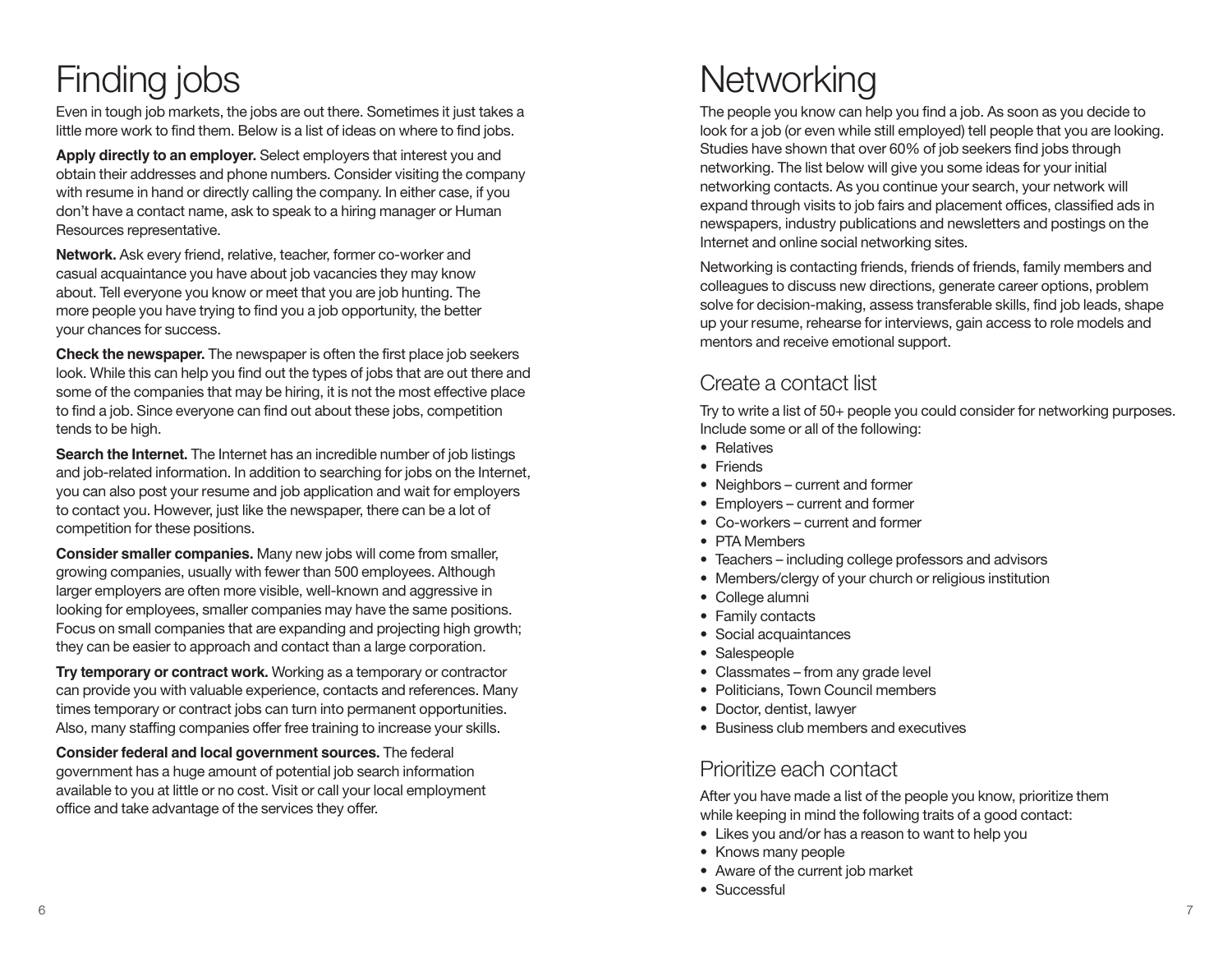# Networking plan

- 1. Research your chosen career field at libraries, bookstores and on the Internet.
- 2. Ask friends about people they know who have jobs in this career field.
- 3. Build a network of people you can talk with about their work.
- 4. Organize a system to track your networking activities and contact names.
- 5. Prepare a personal pitch a 30-second response to "Tell me a little about yourself."
- 6. Prepare your networking self-marketing tools: resume, letters, etc.

# The networking call

Begin by calling the high priority contacts and work your way through the list. Be prepared to give them a 30-second summary of why you are calling. This is appropriate for both calls to potential employers and to friends and acquaintances on your networking list. The key to every networking call or contact is to ask for help. Never directly ask for a job, only seek another referral or information about open positions.

### **Here is an example of how you might begin a typical networking call or conversation:**

Hello Bob Smith, my name is Judy Simple. I got your name from my Uncle, Sam Simple, who works with you at the Basic Corporation. He told me that you were the head of Human Resources. I am in the process of conducting a job search. My background includes three years as an advertising media planner with Green and Gold Limited. I am also a skilled database programmer. Do you know of anyone who might have a need for someone with my experience?

# Expand your network

**At structured events** with networking on their agendas: scheduled one-to-one meetings, career or job fairs, networking clubs, "pink-slip" parties sponsored by Chambers of Commerce and staffing agencies, civic conventions, professional association meetings, trade shows and Internet user groups.

**At unstructured settings** where you can turn on your networking skills: restaurants and clubs, continuing education classes, parties and other social occasions, on the bus or airplane and Internet chat rooms.

# Networking tips

- Find contacts who really want to help.
- Express your gratitude. Send a thank you letter within 24 hours of a meeting.
- Inventory your contacts by type. Network for the specific connections you need.
- Be clear about what you want from your networking contacts.
- Be very thoughtful about your 30 to 45 second personal pitch and practice its delivery.
- Always be prepared have business cards and resumes with you at all times.
- Create business cards to be used as "calling cards." You don't need to list a job title or company name – just your basic contact information.
- Stay in touch. Keep interested contacts informed about your job search progress.
- Effective networking is usually not a one-shot deal. Nurture long-term reciprocity.
- Find people experienced in the areas you're pursuing and build a relationship with them. They'll be a sounding board for your ideas and help analyze your career goals.
- Volunteering, part-time jobs and temporary work are alternate ways to network for information and job leads.
- Professional associations are full of avid networkers who would welcome you to meetings.
- Associations are a key to the "hidden job market" and networking. Their Web sites post membership directories, industry news and job trends and targeted resource libraries. To connect with associations visit your local library, or go online to the American Society of Associations at asaenet.org.
- Get your nose out of that book and network! It's easy to get stuck in the library or on the computer.
- Networking is happening all around us. Take a deep breath and do it.

# Online social networking

Social networking on the Internet is becoming more and more popular and can be a very effective means to your job search efforts. Research shows that the more connections you have the more likely you are to be approached with a job opportunity.

If you are wondering how to get started, the process is simple. To register on a site, you will need a real e-mail address, a user name and a password. Then build your profile and establish your personal brand. A personal brand begins with setting an objective in terms of what you want to communicate with others. Your profile and brand is the foundation for building relationships with others.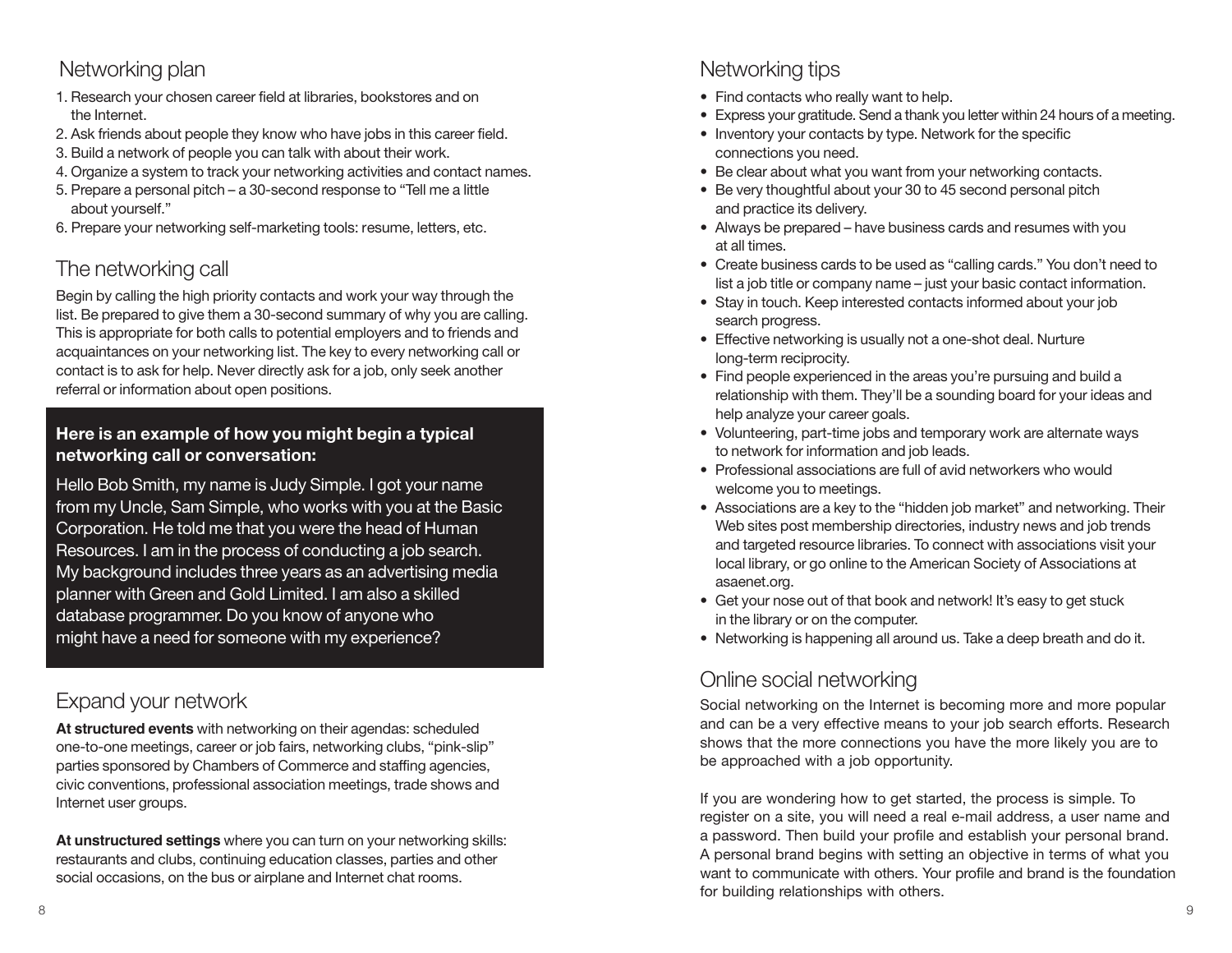Note that potential employers can view this information as well, so only post information that positions you in the best light to a potential employer. Your profile, at a minimum, should include your skills, field of expertise and experience. Many people also include areas of interest, hobbies, favorite books, and goals.

Once you have developed your profile you can begin to create your network of contacts. Start by adding friends you really know and then broaden your network by including former classmates, relatives, co-workers, and others from your contact list. To help you get started, here are some of the top social networking sites that exist today.

## Top social networking sites

#### **LinkedIn linkedin.com**

LinkedIn is an extremely popular online network for professionals. It has more than 25 million experienced professionals from around the world, representing 150 industries. By creating your profile and building connections among former colleagues, clients, friends, partners, family, etc., you can build your network and enhance your job search. Many employers and recruiters use the site to find great candidates.

### **Facebook facebook.com**

Don't just think about this site as being for college students. The reality is this site is growing in popularity among the 25 and older group. This is a very social environment; however it is best to keep it professional if you are serious about your job search. Recruiters and employers visit the site as well. The site can be used to network with friends and colleagues, join public discussions, chat live, share videos, pictures, and more.

### **MySpace myspace.com**

This is another very popular site to connect with others through your personal profile, blogs, groups and other media features. MySpace includes a Jobs section with over 5 million postings. As a member of MySpace you can also post a resume to the site.

# Job fairs

Attending a job fair is an opportunity to gain information about a variety of jobs and companies. It's a great time to make contacts for careers, internships or seasonal work. Here are a few suggestions on how to make the most of this great networking opportunity.

# Locating job fairs

Check newspapers, college placement offices, community centers and the Internet for information about upcoming job fairs. Select job fairs that cover the geographic area, companies and positions of interest to you.

# Prepare for the fair

Begin by identifying a few of the key strengths on your resume. Be prepared to discuss each key area, as appropriate, with potential employers. Practice introducing yourself and describing your skills to friends or family before the fair.

Dress exactly as you would for an interview. If you have "business cards" containing your personal information, bring them to hand out. (You can have these made inexpensively at a local copy shop.) You will also want to bring plenty of resumes (more than you think you will need), a notepad and pen. Consider including a very general cover letter with your resume that identifies your objective and key qualifications. This will make a positive impression because very few candidates make the effort. Carry a small portfolio instead of a briefcase so you can easily shake hands with recruiters.

If you know which companies will be represented, do some research before the job fair so you can discuss their businesses and ask intelligent questions. Try to determine what types of jobs they have open, what kind of people they are looking for and what skills are needed. Most of this information can be found on the companies career web site. You will also want to prioritize which companies you want to meet with in case you run out of time.

## At the fair

Think of your interaction with employers at the job fair as a job interview. Don't be surprised if you are interviewed on the spot. Pay attention to the non-verbal cues of the people working the booths. If the interviewer looks over your shoulder or at his/her watch, it's time to move on.

This is also an opportunity to gather information. Use the research you did ahead of time to make a great first impression. Ask specific questions about the position or department you are interested in and be ready to explain how your skills match what they are looking for. This will help you appear confident and knowledgeable about your career goals and desires.

# Follow-up

The day after the fair, send a cover letter to each contact with whom there might be ongoing mutual interest. Remind him or her of your meeting and qualifications. Enclose a fresh copy of your resume. If you said you would call the employer, do so, but leave only one or two messages. Be prepared to wait for a response.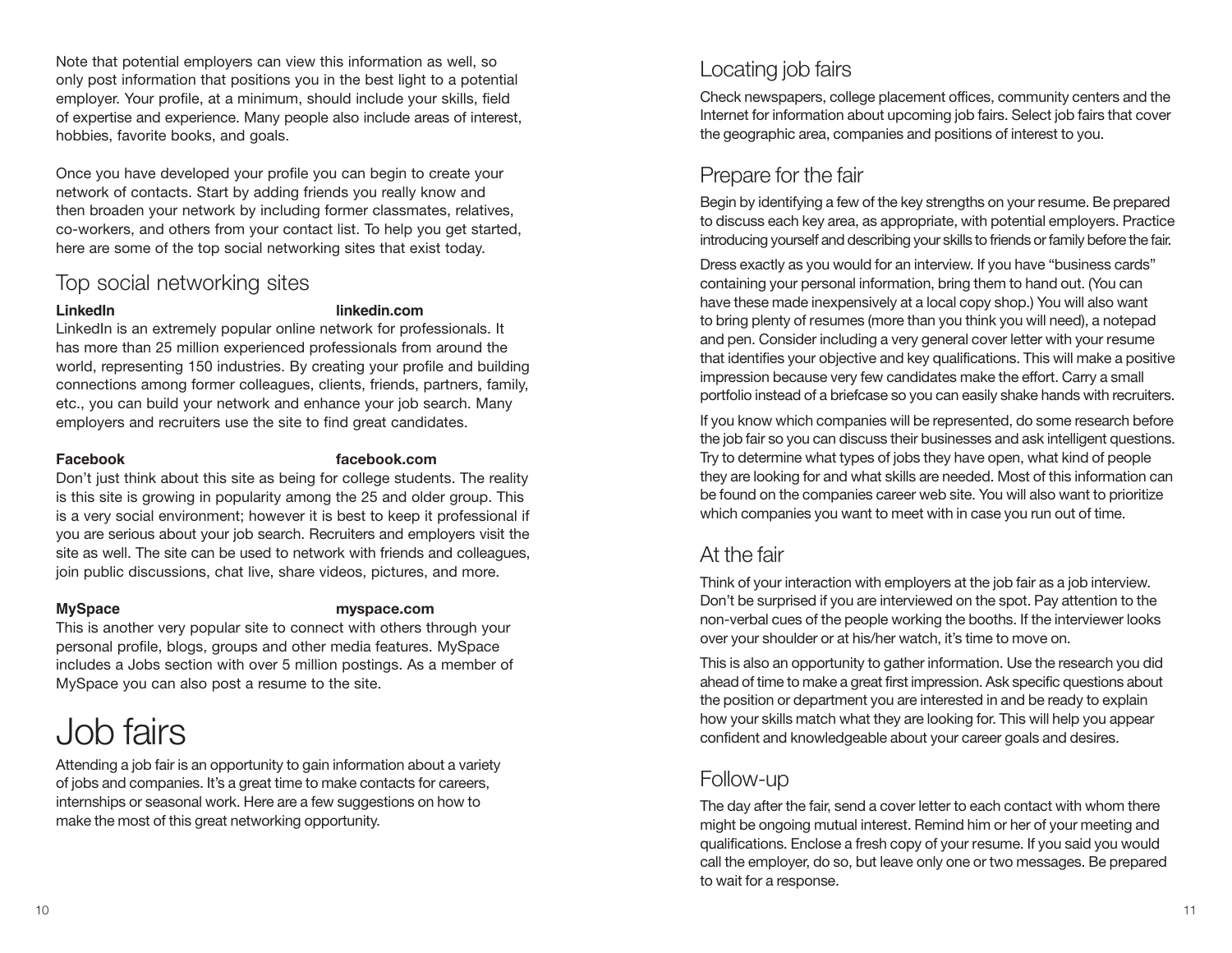# All about resumes

A resume is a written summary introducing you and your accomplishments, abilities, skills, qualifications and experience to a potential employer. To properly manage your career today, you need a resume or resumes that will work for you in a variety of ways.

# Resume types

**Traditional Resume** – The traditional resume provides your prospective employer with an informative, attractive description of yourself and the skills you are trying to market. It must be highly polished and pleasing to the eye.

- Use a word processing package and print on high-quality bond paper.
- Make sure the resume is grammatically perfect.
- Use a font size of 10 to 14 points and choose one typeface and stick to it.
- Use short phrases that begin with an action verb.
- Print on one side of the paper.

## Tips for a Successful Keyword Summary

- Use enough keywords to define your skills, experience, education, professional affiliations and industry background.
- Use jargon and acronyms specific to your industry.
- Increase your list of keywords by including specifics. For example, list the names of software and versions you use.
- Use keywords that are used in employment ads associated with the job title you are seeking.

**Electronic Resumes** – More and more companies are using electronic methods to collect, sort and file resumes. The electronic methods include scanning of resumes, accepting e-mail resumes, having applicants complete online resume forms, or accessing Internet home page resumes. The following elements will help you be effective in marketing your resume electronically.

- Use keyword nouns to describe your skills and experience. Be sure to use the acronym and spell out the word when referring to specific software packages or versions.
- Avoid boldface, underline, italics, special fonts, type sizes, indents, centering, and margin settings. Also, use the space bar instead of Tab and use asterisks instead of bullets.
- Use standard fonts or typefaces such as Arial, Helvetica, Optima, Universe, Times New Roman, Palatino or Courier between 10 and 14 points.
- Make each line no longer than 60 characters with a hard return at the end.
- Save your resume in an ASCII file. Three popular file formats are Plain text (.txt), Rich text (.rtf), and Hypertext (.html). Plain text is the most widely used format on the Internet.
- Consider having resumes also available in a Microsoft Word (.doc) or PDF format.

# Resume formats

**Chronological Resume**– The chronological resume is the most popular and widely accepted resume format. It is organized by job title and presents your work experience in reverse chronological order. It is easy to read and can be quickly scanned for employment history.

Use a chronological resume when:

- You have a steady and consistent employment history with no major gaps in employment and have not changed career tracks recently.
- Your employment history has been one of progressively responsible positions.
- Your titles have been impressive and/or you have been recently employed at well-known companies.
- Your major accomplishments have been achieved in your most recent positions.

**Functional Resume** – The functional resume highlights your skills, accomplishments and qualifications at the top of the resume, regardless of where they have occurred in your career. Your employment history is not the focus since it is placed toward the bottom of your resume.

Consider using a functional resume when:

- You want to emphasize skills and accomplishments not from your most recent position.
- You have been out of the job market for some time and are trying to re-enter.
- You have held a variety of unrelated jobs.
- You are changing careers.

**Combination Resume** – The combination format unites the benefits of both the chronological and the functional formats. By beginning with a summary (functional format) of your most impressive qualifications, skills, abilities and accomplishments, it immediately places the emphasis where you want it. This is followed by an employment history section, written in the chronological format.

Consider using it when:

- You have a steady and progressive employment history.
- You are applying for a position for which the chronological resume is expected but you also want to highlight qualifications from earlier positions.
- You need an effective way to match your skills to the job requirements.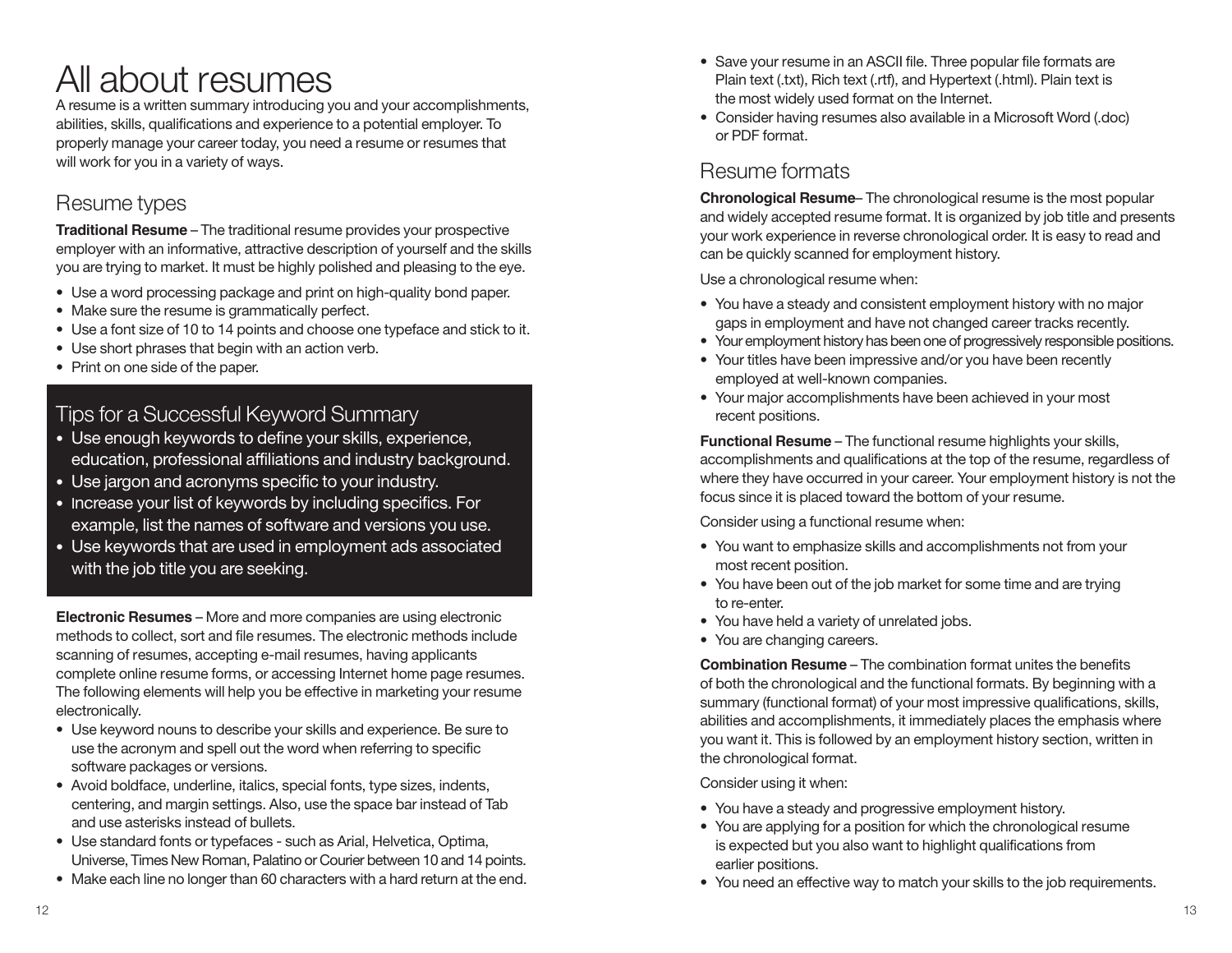# Basic resume sections

#### **Identifying Information**

- Place your name, address, phone numbers and email address at the top of each page.
- Make sure you provide a telephone number where you can be reached or a message can be left. If you provide a cell phone number, make sure you are prepared to always answer your phone in a professional manner.
- Left-justify the identifying information in a scannable resume.

#### **Objective**

- An objective focuses the resume and communicates the position you are seeking.
- Be broad enough to merit consideration for related jobs.
- Be specific enough to show employers a focused goal.
- Define your functional area of interest.
- Identify the type, size and scope of the organization you want to work for.
- Describe the level of position you seek.

#### **Experience**

- List each position held in reverse chronological order.
- Include the company name, city, state, a brief description of the firm, dates worked, title, position and key accomplishments.
- Record past work experiences in terms of transferable skills.
- Begin each descriptive phrase with an action verb (e.g., managed, achieved, etc.).
- Make sure the work history section is relevant to your objective.

### Note: An optional category can be titled Relevant Experience. This section would describe pertinent, unpaid experience.

#### **Education**

- List education and degrees in reverse chronological order.
- Provide the name and location of institutions as well as academic major.
- Note honorary societies, academic honors and graduation with distinction.
- Relevant coursework may be included for recent graduates.
- Research and/or publications are listed for applicants with a Master's and/or Ph.D. degree.

#### **Activities and Accomplishments**

- Reveals how you spend your spare time.
- Provides insight into your involvement and participation with individuals and groups.
- Include hobbies, activities and membership in organizations, especially where you hold a leadership role.

# Action verbs

When writing your traditional resume, it helps to use words that convey strong action. Action verbs are particularly useful in a traditional resume.

| Achieved        | Employed    | Investigat |
|-----------------|-------------|------------|
| Accomplished    | Enforced    | Launchec   |
| Administered    | Established | Led        |
| Advised         | Evaluated   | Maintaine  |
| Analyzed        | Examined    | Managed    |
| Appointed       | Executed    | Minimizeo  |
| Assessed        | Expanded    | Negotiate  |
| Attained        | Forecasted  | Obtained   |
| Audited         | Formed      | Operated   |
| Centralized     | Formulated  | Organized  |
| Certified       | Generated   | Performe   |
| Completed       | Guided      | Planned    |
| Conducted       | Handled     | Presented  |
| Converted       | Headed      | Processe   |
| Created         | Hired       | Produced   |
| Decentralized   | Implemented | Publishec  |
| Delivered       | Improved    | Purchase   |
| Designed        | Increased   | Recruited  |
| Determined      | Initiated   | Redesign   |
| Developed       | Inspected   | Reduced    |
| <b>Directed</b> | Instructed  | Referred   |
| Documented      | Interpreted | Regulated  |
| Effected        | Interviewed | Reorganiz  |
| Eliminated      | Introduced  | Reported   |

stigated ched tained aged nized heit ined ated nized Performed here Processed uced shed hased uited signed ıced red Regulated ganized Resolved Resorted Reviewed Revitalized Saved **Secured** Set up **Simplified** Sold Solved Staffed **Standardized** Started **Streamlined** Studied Supervised Surveyed **Tested Traded Trained** Upgraded Verified **Won Wrote**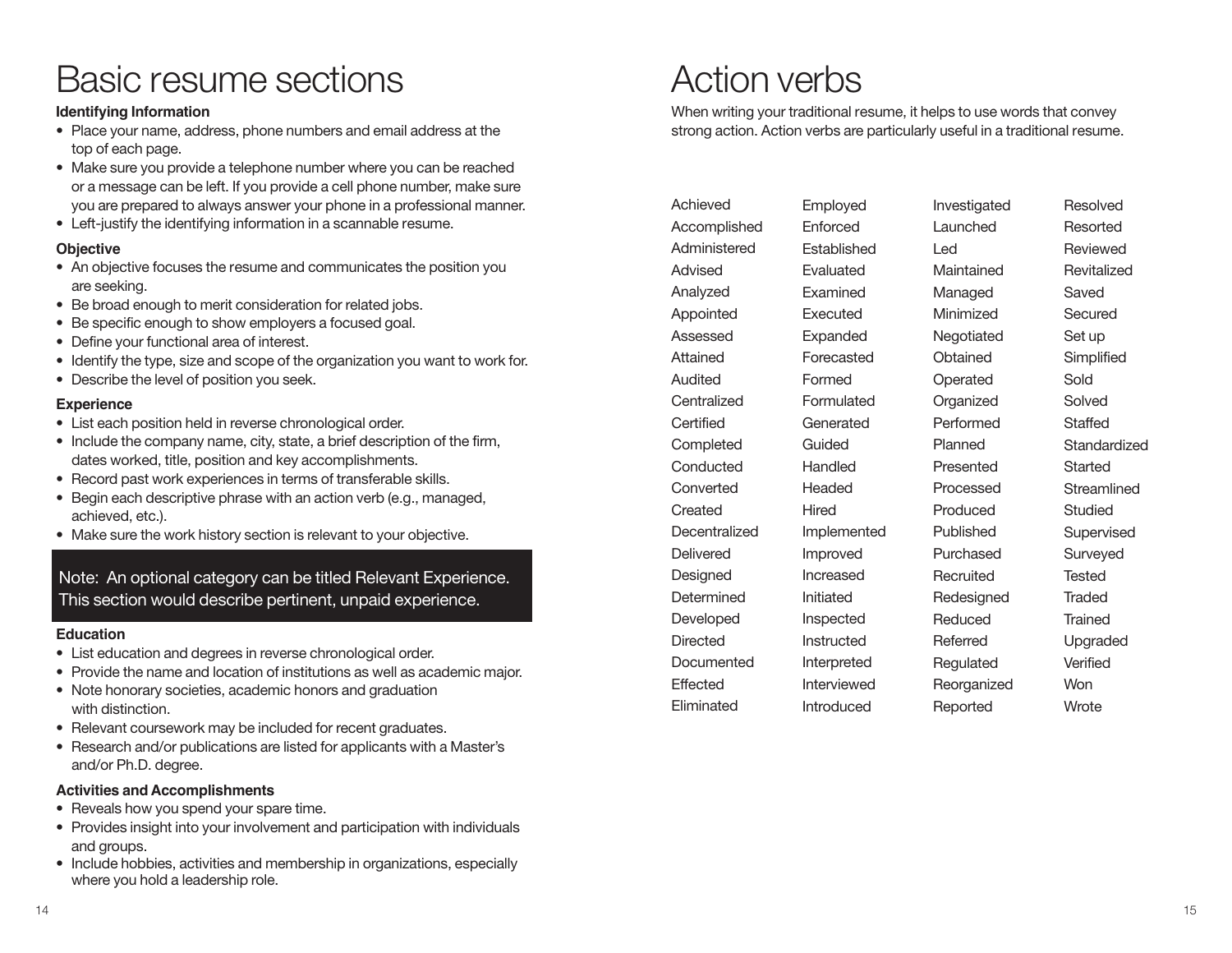# **Keywords**

Scannable and emailed resumes are often searched for specific keywords. Here are some examples of keywords that help resumes get selected electronically.

| <b>Accounting Supervisor</b> |  |  |
|------------------------------|--|--|
| Advertising                  |  |  |
| Asia                         |  |  |
| <b>Bachelor of Arts</b>      |  |  |
| <b>Bachelor of Science</b>   |  |  |
| <b>Bank Teller</b>           |  |  |
| Bookkeeping                  |  |  |
| Cash Management              |  |  |
| Computer Technology          |  |  |
| <b>Cost Reduction</b>        |  |  |
| <b>Customer Service</b>      |  |  |
| Dean's List                  |  |  |
| Drafting                     |  |  |
| <b>Editorial Experience</b>  |  |  |
| \$85 Million Sales           |  |  |
| <b>Electrical Circuits</b>   |  |  |
| Excel                        |  |  |
| <b>Feature Writer</b>        |  |  |
| <b>Field Sales</b>           |  |  |
| <b>Financial Training</b>    |  |  |
| Forecasting                  |  |  |
| Fortune 500                  |  |  |
| <b>Industrial Machinery</b>  |  |  |
| Insurance                    |  |  |

Internet Inventory Law Enforcement Legal Leadership Magazine Management Manufacturing **Marketing** Master's Degree Material Management **Mathematics Negotiator** Non-Profit Oral and Written Communications Order Entry **Operations** OSHA Standards Problem solving and decision making Phones Planning Product Development **Sales Trainer** 

Production Project Management Programming **Publicity** Purchasing Manager Public Relations Quality Assurance Quark Xpress Reporter Research Senior Editor Soldering Software Engineer **Spreadsheet** Strategic Planning **Statistics** Teaching Certification Technical Writing 3.6 GPA **Treasurer** University of Arizona

Word Processing

# Resume tips

- Keep your resume simple and straightforward.
- Do not write in paragraphs.
- Be honest.
- Avoid artwork or pictures (unless you are an artist, model or actor).

Maintained

Reported **Resolved** Resorted Revitalized **Saved** 

Standardized and the standard Studied Supervised Surveyed and the contract of

Minimized

Operated

Planned Presented Processed Produced a literature Published Purchased Recruited Reduced Referred Regulated Reorganized

- Don't list personal references.
- Use bullets or asterisks for lists.
- Proofread for spelling and grammar.
- Use standard 8.5" by 11" quality, white paper. Negotiated
- Avoid fancy fonts.
- Insert targeted keywords. Generated
- Check for accuracy.
- Do not use abbreviations.
- Sell yourself (but don't exaggerate).
- Showcase your job accomplishments and results.
- Quantify your experience and success Determined Increased (use numbers when possible).
- Stick with common resume sections.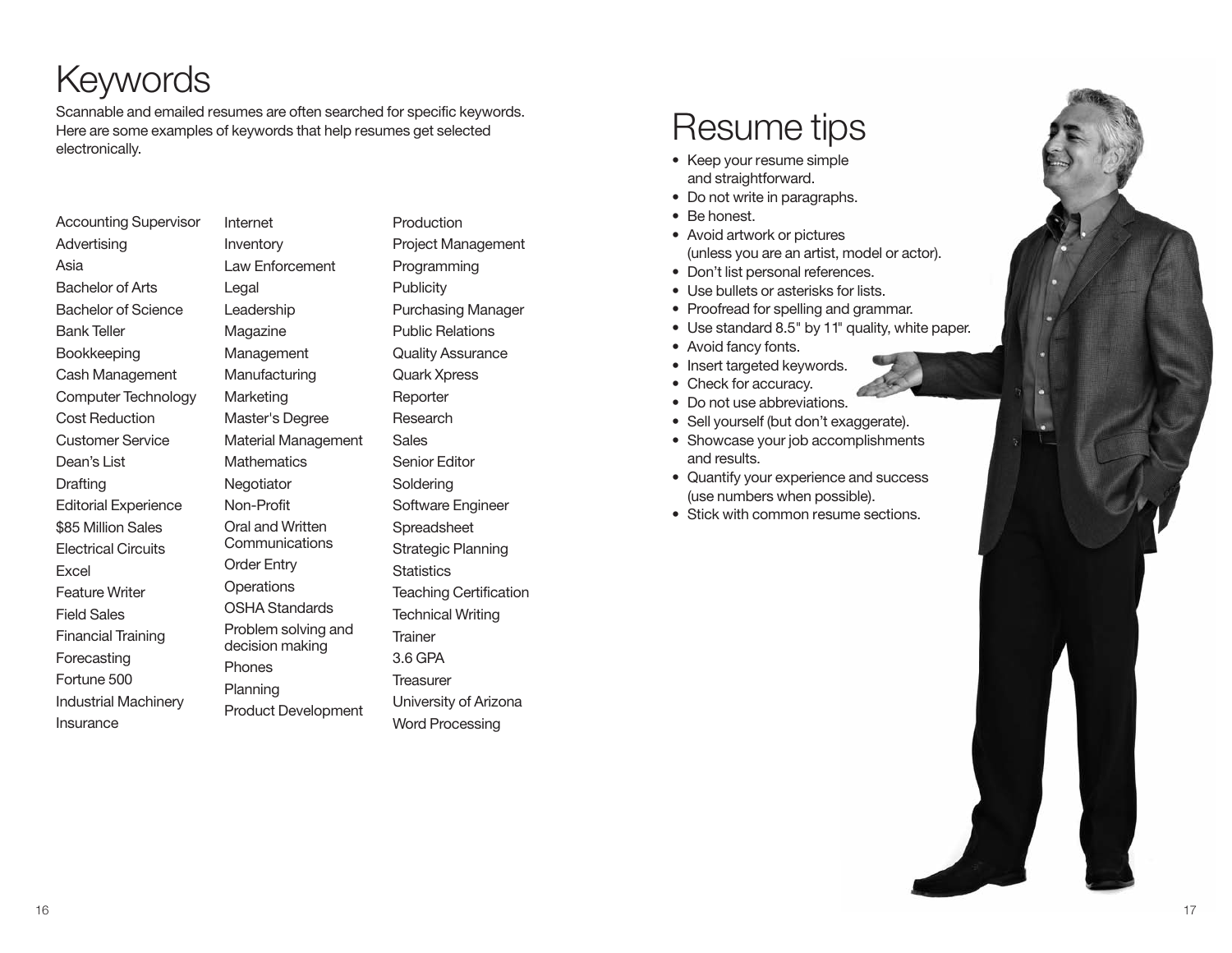# Resume worksheet

### **Identifying Information**

Name

Address

City, State, Zip

(Area Code) Home Phone

(Area Code) Cell Phone

Email address

**Keywords**

### **Objective/Career Summary**

#### **Experience**

Company Name

City, State

Dates Employed

Name of Supervisor (May be required on a job application)

Brief Description of Company

Title

Brief Description of your Responsibilities

(Key Accomplishment)

(Key Accomplishment)

Company Name

City, State

Dates Employed

Name of Supervisor (May be required on a job application)

Brief Description of Company

Title

Brief Description of your Responsibilities

(Key Accomplishment)

(Key Accomplishment)

Company Name

City, State

Dates Employed

Name of Supervisor (May be required on a job application)

Brief Description of Company

Title

Brief Description of your Responsibilities

(Key Accomplishment)

(Key Accomplishment)

**Education** (place before Experience for new graduates only)

**Activities and Accomplishments**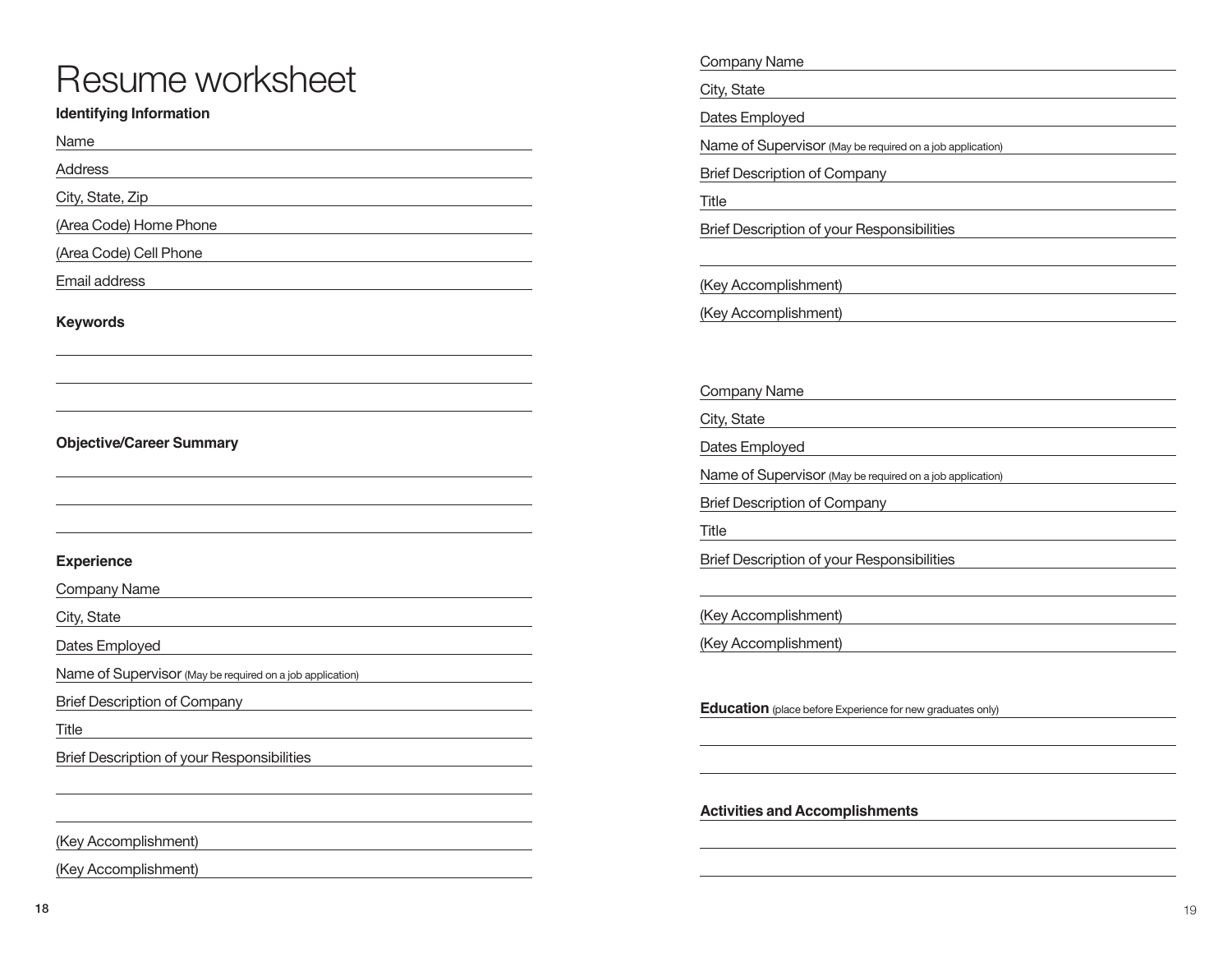# Sample resume

Pat M. Samples 2208 E. Park Place 2A, Milwaukee, Wisconsin 53555 Home: (555) 999-1628 Cell: (555) 999-1234 Email: psamples@aol.com

**Career Objective:** To obtain a customer service position in a Fortune 500 company utilizing my communication and leadership skills. Demonstrate proficiency in a variety of computer software programs and a background in the office supply and telecommunications industries.

#### **EXPERIENCE**

**ABC Office Supplies, Anytown, Wisconsin June 2005 - Present** Largest direct marketer of office supplies in the United States.

#### **Customer Service Representative**

Inbound telemarketing, upselling and order entry for a product line of 3,000 items.

- Accrued the highest number of "Power Points" on work team for perfect attendance and successful upselling. Earned ABC Performance Award for accomplishment.
- Recognized by management for sensitivity and ability to handle difficult customers.
- Simplified scheduling process for a call center of 500 people.
- Set record for acquiring 100 new customers in August 2007.

#### **XYZ Phone Company, Anytown, Wisconsin May 2000 - June 2005**

The Midwest's leader in telecommunications services.

#### **Call Center Representative**

Performed data entry, set up new customer accounts and handled customer inquiries. Answered incoming 800 customer service line. Performed a variety of administrative duties.

- Cross-trained in customer relations, billing and new accounts.
- Tested new call center tracking software.

#### **Human Resources Receptionist**

Compiled and maintained personnel records; prepared, typed and filed personnel reports; verified employment; screened phone calls; executed data entry functions.

#### **EDUCATION**

**Bachelor of Business Administration, Spanish Minor May 2000** Ohio State University • Dean's List, Six Semesters Who's Who Among College Graduates 2000

#### **ACTIVITIES AND ACCOMPLISHMENTS**

United Way Volunteer, Spring 2003, 2004 ABC Performance Award, September 2006

NOTE: Consider adding a Keyword Summary section directly to your resume if there are words/skills/topics you want to include that don't fit neatly in your job experience, or if you have a lot of industry-specific terms that employers may seek.

**Keywords:** Marketing, Microsoft Word, PowerPoint, Bachelor of Business Administration, Spanish, Ohio State University, Telecommunications, Customer Service, Temporary Services, Personnel, Human Resources, Surveys, 800 Line, Writing, Presentations, Leadership, Honor Society, Direct Marketing, Dean's List, Upselling, Inbound.

# Reference tips

Selecting references is a critical part of job search success, so take time to choose them wisely. Here are a few suggestions on how to identify a good reference, reference etiquette, questions employers might ask a reference and how to set up a reference page for potential employers.

## Selecting your references

Strive for a balanced group of people (e.g., a recent/current employer, long-time professional contact or a colleague or co-worker). Choose references who know you well and can speak knowledgeably about your professional and personal attributes.

## Reference etiquette

- 1. If you haven't spoken to a potential reference in a while, pay them a visit. This is your chance to demonstrate that you have grown beyond their expectations.
- 2. Provide your references with as many details as possible about your current job search. Give them a copy of your resume, explain why you left or are leaving your current position and tell them why you would like to use them as a reference.
- 3. Don't automatically include references on your resume. Provide them when asked.
- 4. Contact your references every time you give out their names. Keep them updated on your job search progress. Ask them to contact you each time they are called.
- 5. When your search is over, send a letter or card to your references to thank them.

## Reference questions

References are used to help determine both the potential of the candidate and whether or not the candidate will fit into the company's culture. The following are typical questions your references might be asked:

- How would you describe [applicant's] professional style?
- What was [applicant's] major contribution to the organization?
- Why did [applicant] leave your company?
- What are [applicant's] strengths? Weaknesses?
- What type of management style would best fit with [applicant's] approach?
- How would you describe [applicant's] relationship with peers? Supervisors?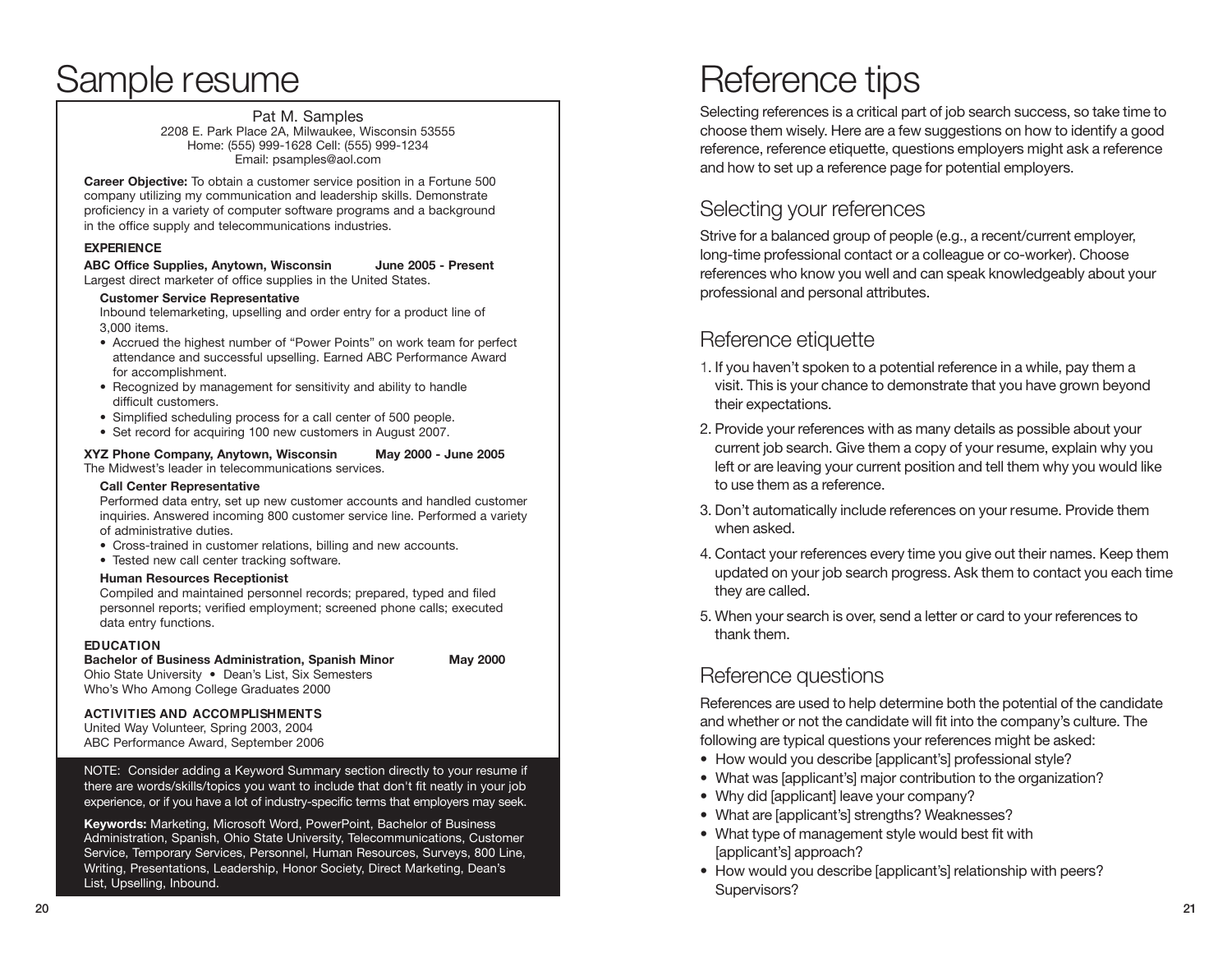# Your reference list

Set up your page of references on the same type of paper as your resume. Provide your name, address, phone and email information at the top in the same format and typeface as your resume. Include the following information for each reference:

- Name
- Position
- Company • Address
- Office phone
- Home phone
- Email address
- Relationship
- Notes (Mention any specific achievement or skill that this person could discuss)

# Job search letters

Job search letters can be classified as cover letters, follow-up letters, or thank you notes. Cover letters are always sent with your resume in response to a job opening, including classified advertisements and emailed resumes. Follow-up letters are ideal after a meeting or discussion with an employer, when you are not yet a formal candidate for a position. A thank you note is an appropriate follow-up after an interview.

Writing letters is a critical part of your job search. Even after you've put your best material down on paper, you have to do more. Proofread and check every piece of job search correspondence, including letters. Have someone you trust read your letters and offer comments and suggestions. If you still need help, sample cover letter books are some of the most popular books in the library. Use them for ideas.

# Cover letters

The cover letter can be just as important as the resume. Not only is it your introduction to the company, it is your opportunity to tailor your qualifications to the job opening. Cover letters are not a synopsis of your job history or a long self-description. One page is sufficient. Your purpose is to generate interest and your aim is to get an interview. Don't describe yourself with terms such as "assertive, aggressive, highly motivated and mature." Instead, demonstrate those qualities by specifically listing your accomplishments.

Here are the basic rules for preparing a cover letter.

**Paragraph 1** – The first paragraph identifies the position for which you are applying and where you saw the ad or how you learned of the position along with why you are writing. Clear information will ensure that your resume ends up on the right person's desk. Here is an example:

I am responding to your job posting on websitename.com for the Call Center Specialist position at your New Jersey headquarters. I am very interested in this position and believe that my experience and skills in a call center environment will be extremely valuable to XYZ company.

**Paragraph 2** – The second paragraph explains that you can perform the job and know about the company or position enough to effectively demonstrate how you will be a good fit for the employer's needs. The purpose of this paragraph is to bridge your resume with the position. You may want to provide information that reflects why you are interested in the employer or type of work that the employer does. Also include information that outlines related assignments of accomplishments, similarities to your current position and why you believe you can do the job. This paragraph will have a greater impact if your accomplishments include facts such as numbers, statistics, programs established, etc. Here is one example of how you might formulate this paragraph.

In my current position, I am a call center agent for a large phone company where I have progressed from a data entry operator, to an entry-level call center agent, to my existing role as a team lead in the call center. My strong communication skills, both verbal and written and excellent computer and phone skills contributed to my advancement. I repeatedly ranked in the top 10 of our monthly Customer Service Agent Excellence Survey. As a team lead, I have thrived on educating and mentoring other agents, which fits perfectly with your strong training culture and customer service focus.

**Final Paragraph** – The final paragraph is your closing pitch. Thank the reviewer and repeat your interest in the job. Request the next step in the interview process. Tell the recruiter how to get in touch with you – repeat your phone number and email address. Also, if you say you will contact the recruiter, make sure you follow through. Below is an example.

I would appreciate an opportunity to discuss how my background and experience could benefit your organization. I can be reached via email at myname@email.com, or by phone at (555) 555-1234. Thank you for your time and consideration.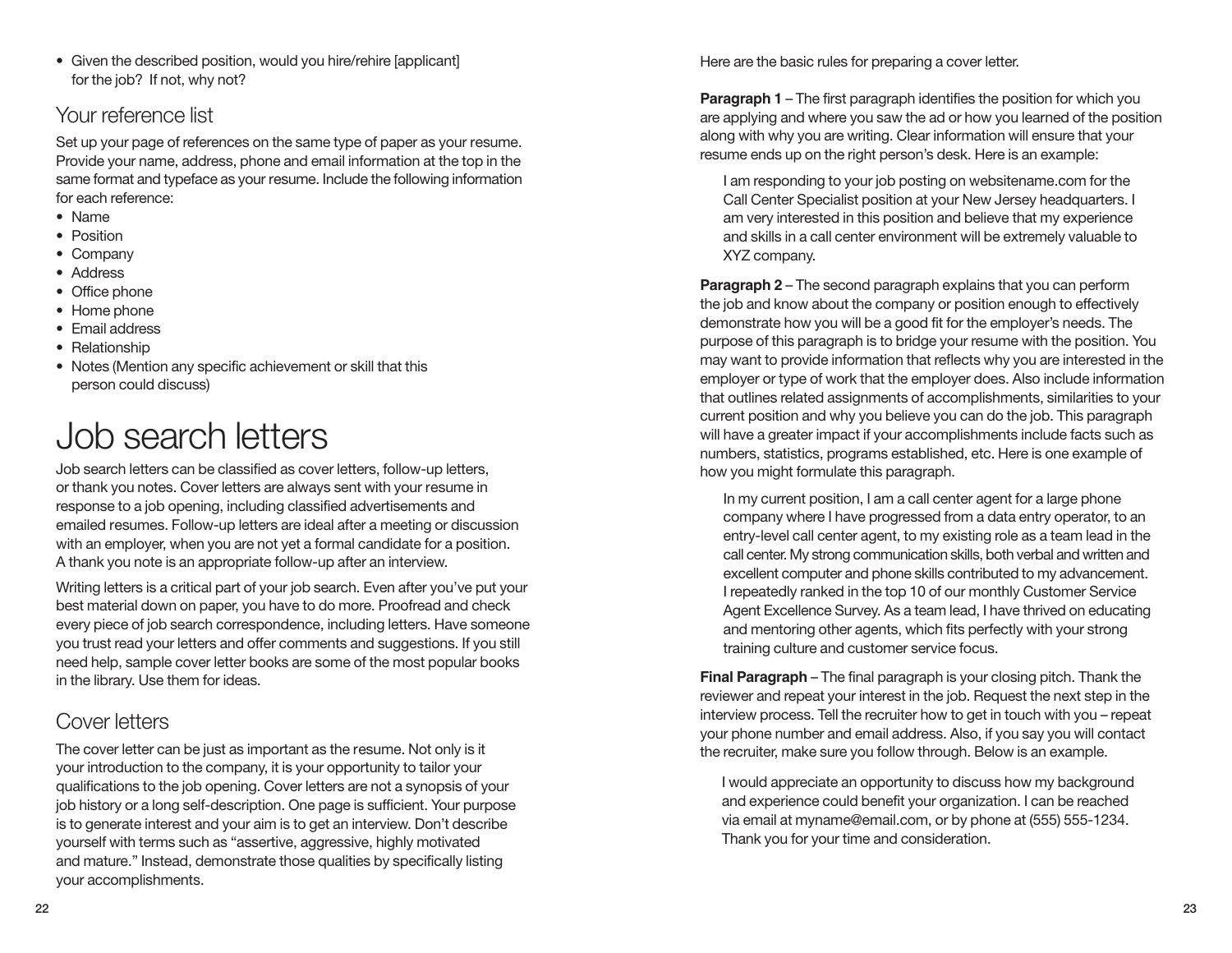# Follow-up letters

Any personal interaction is an opportunity for further contact. After a meeting with a colleague or business contact, or a discussion at a job fair, send a follow-up letter. A good follow-up letter is more than a simple "thank you for your time." It is an opportunity to reinforce the conversation and describe your qualifications. You can include much of the same information that you featured in the cover letter.

When preparing your follow-up letter, keep the following points in mind:

- Mail your letter within 48 hours of the meeting.
- Address the person you spoke with by name and title.
- Express appreciation for their time.
- Summarize the important points of your conversation to show you were listening and to remind the recruiter or interviewer of your conversation.
- Express your enthusiasm for the project and/or company.
- Ask for the assignment or an interview if appropriate.
- Include a copy of your resume.

# Thank you letters

Send thank you letters after you have formally met with a business contact regarding an available position. Spoken thanks are mandatory, but a thank you letter will drive home your appreciation and interest in the job opportunity. Send your thank you letter within 24 – 48 hours. If you are aspiring to a professional position, it's best to send your letter on resume paper in a matching envelope. Here is an example of what you might write. Tailor it to your meeting so it doesn't sound generic.

I enjoyed meeting you to discuss the position of Call Center Supervisor with ABC Company. I appreciated your openness and honest answers to my questions. This position is exactly what I have been looking for, and I sincerely hope that I am the person you are looking for as well. I can be reached next week at (555) 432-9999. I look forward to talking to you further.

Note: Emailing a thank you can be acceptable. Let the company's culture be your guide. If you know a hiring decision will be made quickly, consider sending an email.

# Job applications

In addition to resumes, employers often use job applications to make hiring decisions. Many employers use applications as a way of standardizing the information they obtain from all job-seekers, including some things that you would not normally put on your resume. Also, if you do not have a resume prepared, filling out a job application will be your main way to communicate that you are qualified for a job.

Filling out a job application may seem redundant if you have a resume prepared, but applications are typically a Human Resources department requirement for all applicants.

# Tips for filling out job applications

**Be prepared.** Be sure to bring all your personal and job-related information. You may need items such as your resume, social security card, driver's license, etc. You will also need a list of previous employers, dates of employment and salary information for each previous job.

**Read and follow instructions carefully.** Each job application can ask for information in a different order or format. Be sure to respond appropriately.

**Neatness counts.** Fill in the application as neatly as possible. Use a black or blue ink pen and do not cross out answers.

**Provide details.** Answer questions completely. Give details of skills and accomplishments.

**Don't leave any blanks.** If there are questions that do not apply to you, simply respond with "not applicable," or "n/a."

**Be honest.** Answer all questions truthfully.

**Have your reference list ready.** Employers want to see that there are people who will provide objective information about you to them. You may be asked to provide the names of references, their titles, relationships to you and how they can be reached.

**Keep your application consistent with your resume.** Make sure all dates, names, titles, etc., on your application match the information on your resume.

**Proofread carefully**. Read over your application one or two times before submitting it to the employer. Make sure there are no misspelled words or incorrect information.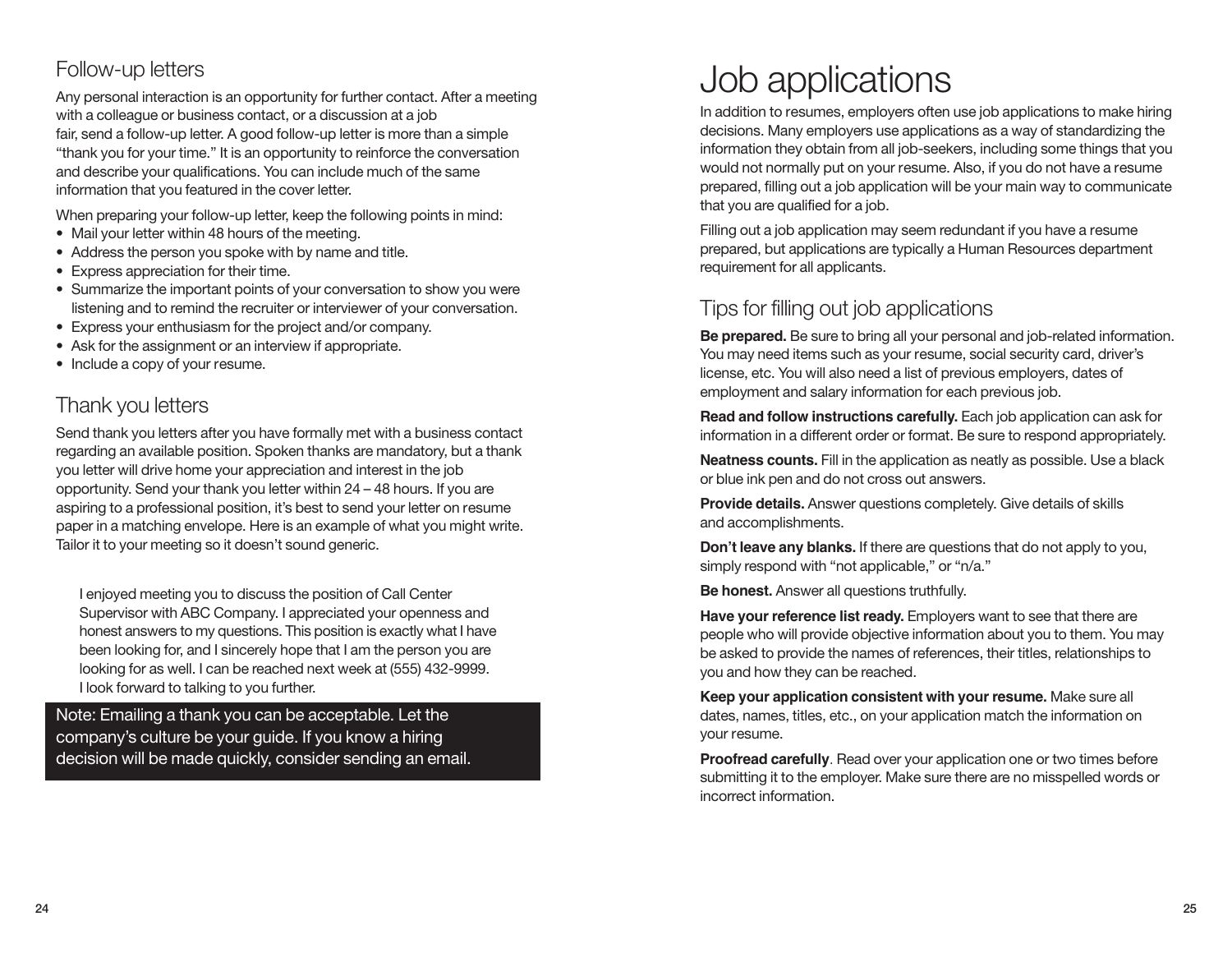# Using the Internet in your job search

In today's competitive labor market, companies are using the Internet to find employees. By using the Internet to search for openings, and/or post your resume, you can increase the odds that your resume will be matched to an employer.

The Internet contains a wealth of information and services for the job seeker. You can explore topics such as salary surveys, resume and letter writing, relocation information, interview techniques and networking. Plus, you can search job databases to find positions that might be of interest to you, post your resume to sites that employers can access and chat with fellow job seekers.

# Benefits of Internet job searching

- Job opportunities abound. There are thousands of job sites to choose from, including specialty profession sites and specific geographical sites.
- Available day or night. You can job search when your schedule allows.
- Demonstrates your ability to use a computer to potential employers.

# Job databases and posting your resume

One of the benefits of the Internet is the wide variety of job sites that are available. Each site has its own database of current employment opportunities that can be accessed by job seekers. In many cases you can respond directly to the job opening by emailing or "posting" an electronic version of your resume or filling out an online application form.

Posting your resume on the Internet is like placing an advertisement that says you are looking for a job. Companies and recruiters search resume databases to find the ideal candidate based on keywords that identify the person's experience in a particular industry, education, job function or skill set. When you post your resume, the number of companies that have access to it increases as well as your odds of being matched with an employer.

## Word of caution:

If you are unfamiliar with the origin of a site, you may want to check the confidentiality of its database. Keep track of your resume postings so when you do find employment you can remove them. A good database will automatically delete your resume after three to six months if it is not updated.

# Get an email account

When job hunting online, you will often have to provide an email address. This is easy to do and won't cost you anything. You can establish a free email account at sites like Google.com, Yahoo.com or Hotmail.com. Even if you do not have a computer at home, you can access an email account (as long as you know your username and password) from any public computer.

# Searching a career site

Each job site has a slightly different form to search for jobs. Usually you will be provided with the option to search for jobs by category, location or job title. You are also able to search by keyword. This allows you to select the words you want to look for in a job posting. It also helps you narrow down your job list to positions that better match your specific skills and/or requirements.

# Using job search agents

Job search agents are computer programs that match a person's requirements with job listings. Agents continually look for jobs based upon specified criteria and notify the job seeker when matching jobs are found.

One of the biggest benefits of using job agents is the time they will save you. Instead of having to regularly visit career sites to look for new jobs, you simply can visit once and set up an agent. Enter your job search criteria in their job search agent and you will begin to receive emails from these sites notifying you of new jobs matching your criteria.

Most sites let you decide how often you wish to be notified by email of matching jobs. Typical options are daily, or every 3, 7, 14 or 30 days. The advantage of a daily notification is that you learn of new jobs as soon as they appear on a career site – giving you the ability to be one of the first applicants. The disadvantage of a daily notification is that you may constantly receive emails from these sites.

# Internet resources

The Internet is populated with hundreds of career sites designed to make the job search easier. Some of the best sites for general career information, company research and job openings are listed below. These career sites were selected based on job content, ease of use, links to other career resources and overall design. The following Web sites have been verified as accurate and valid at publication. However, due to the dynamic nature of the Internet, resources may disappear and addresses may change.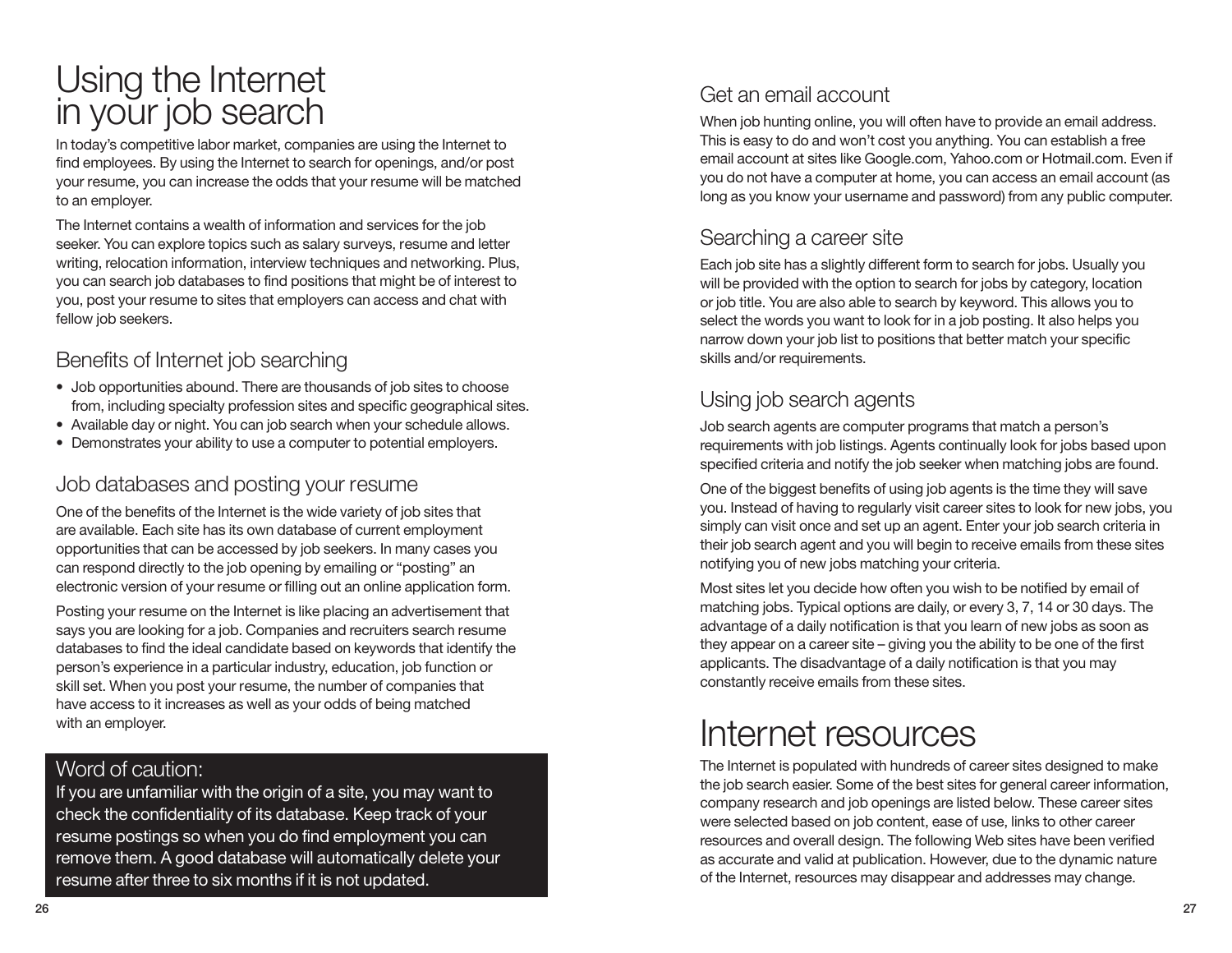## Major career sites

#### **Monster monster.com**

Monster provides continuous access to the most progressive companies, as well as interactive, personalized tools to make the job search process effective and convenient. Features include: My Monster, your personal career management office; resume management, with the ability to store up to five different resumes; a personal job search agent; express apply feature; a careers network; chats and message boards; privacy options; expert advice on job-seeking; and free career management newsletters.

#### **CareerBuilder careerbuilder.com**

CareerBuilder has more ways to search for jobs than any other online recruiting and job awareness service. Job seekers are exposed to more than 250,000 continuously updated jobs of the top employers in virtually every industry and field.

#### **Yahoo! Hotjobs hotjobs.com**

HotJobs offers job-seeking professionals a one-stop job search resource. Candidates create a personalized career management page called My HotJobs, which provides all of the tools needed for an easy, simple and confidential job search. In addition, the site includes great features like "status" that allows candidates to see how many times their resume has been viewed.

#### **Indeed indeed.com**

Indeed.com functions as a job search engine that enables candidates to search by keywords and get listings of jobs drawn from major job sites, newspapers, company websites, associations, etc. The site has an easy to use look and feel that resembles general search engine designs. This site also includes information on job trends and salaries along with forums to ask questions and get career advice.

#### **SimplyHired simplyhired.com**

This is a great resource to search for jobs on multiple sites. SimplyHired aggregates results from major job websites, newspapers, company websites, associations and other online sources. The system allows job seekers to search by occupation, job title or location and filter results by job type, education, work experience, company revenue, or company size. If you become a frequent user of the site you can get job suggestions based on your search criteria. This site does not allow you to post resumes but there is a new feature that allows you to send your resume out to post on five other sites for free. SimplyHired partners with LinkedIn as well.

## Job search help – career sites

#### **CareerJournal careerjournal.com**

CareerJournal is sponsored by the *Wall Street Journal* and contains a large and growing library of excellent job search articles. In addition to articles, there is salary and hiring information, job hunting advice, discussion groups, and a job search board.

#### **The Riley Guide rileyguide.com**

The Riley Guide is a helpful site for the job seeker on how to use the Internet in searching for jobs. It provides guidance on preparing your resume for the Internet, using the Internet in your job search, Internet services and job search preparation guides. This site also contains a comprehensive A to Z index of topics and provides links to other employment sites.

### **Quintessential Careers quintcareers.com**

Quintessential Careers, a career and job-hunting resources guide, includes information on career resources, resumes and cover letters, general job sites and industry-specific job sites.

#### **WetFeet wetfeet.com**

Top job candidates rely on wetfeet.com for the most comprehensive company research and career-related information to help them make better career decisions, as well as for the latest job and internship opportunities.

## Employer/company research

#### **Hoover's Online hoovers.com**

Hoover's Online is the source for finding company information. The site enables a job searcher to find company information using the company name, ticker symbol, keywords or a person's last name. Company information pages provide a company capsule, company profile, financial information and news.

### **Vault vault.com**

#### Vault.com, the "insider" career network has a wide range of information on companies and jobs. You can also research industries and obtain career advice.

#### **CNNMoney.com money.cnn.com/news/crc**

A complete source for company information. Once you type in a company name or ticker symbol, you'll receive thorough background information, vital statistics and earnings estimates.

# Salary Information

#### **Salary salary.com**

Salary.com offers an invaluable range of information about salaries and benefits. The site showcases its Salary Wizard, which allows users to see whether their salaries meet the average in their area, as well as what kinds of salaries they would make in other parts of the country. On the homepage, users will also find collections of salary news and advice.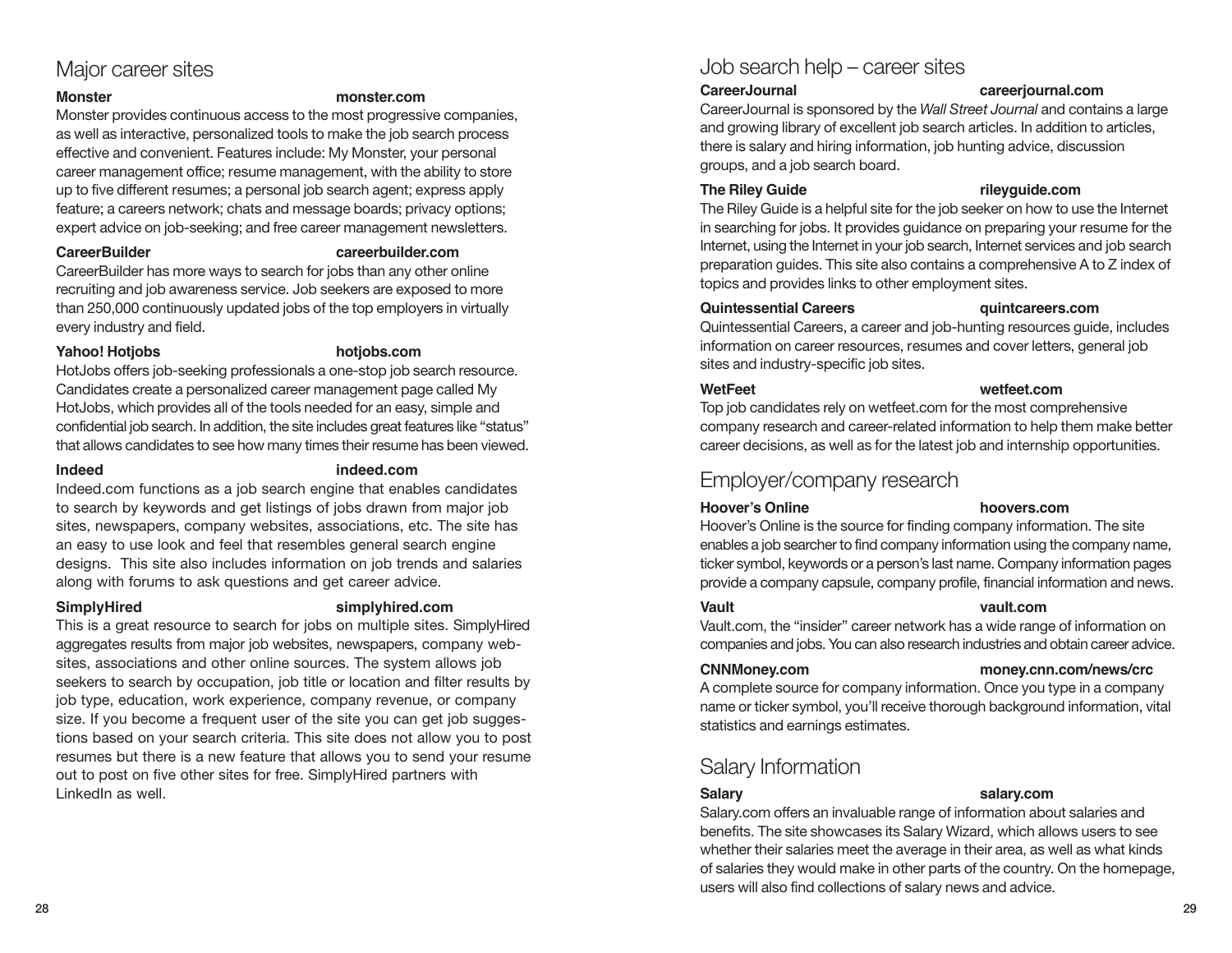#### **SalaryExpert salaryexpert.com**

Salary information can be obtained from SalaryExpert by generating a free salary report after inputting basic information about your experience and job tasks. Additional information is available by viewing Salary Survey Data, Geographic Pay Data, Cost of Living Data, or Executive Compensation Data. SalaryExpert is an affiliate of ERI Economic Research Institute.

### **PayScale payscale.com**

PayScale is a market leader in global online compensation data and has a large database of individual employee compensation profiles. PayScale provides an immediate and precise snapshot of the job market and can provide accurate and reliable compensation detail needed to make informed career decisions.

# Career Research

### **Occupational Outlook Handbook www.bls.gov/oco**

The Occupational Outlook Handbook is a nationally recognized source of career information designed to provide valuable assistance to individuals making decisions about their future work lives. Revised every two years, the Handbook describes what workers do on the job, working conditions, the training and education needed, earnings and expected job prospects in a wide range of occupations.

### **CareerOneStop careeronestop.org**

Sponsored by the U.S. Department of Labor, CareerOneStop provides career resources that include occupation and industry information, salary data, career videos, education resources, self-assessment tools, as well as job seeking advice.

### **Occupational Information Network online.onetcenter.org**

This is the nation's primary source of occupational information, providing comprehensive information on key attributes and characteristics of workers and occupations. Their database is continually updated by surveying a broad range of workers from each occupation. Information from this freely available database forms the heart of O\*NET OnLine, the interactive application for exploring and searching occupations.

### **Careers.org careers.org**

This is a comprehensive directory of career-related resources, including access to a blogs, video profiles, assessment tools, a salary calculator, and more. This site also links to over 1,000 other online sources of job and career information on the Internet.

# Researching companies

If you want to stand out in an interview, know something about your potential employer. By thoroughly researching the employer, you increase your chances of making a positive and memorable first impression. Make sure you're prepared to answer one of the most common interview questions: "Why are you interested in our organization?" If you don't know anything about the employer, you won't be able to answer this question effectively and impress the recruiter.

# What to look for

Don't be satisfied with your general knowledge about an employer. For example, you may know that General Mills makes breakfast cereal, but you may not be aware that the company also owns other brands such as Pillsbury and Betty Crocker. Without research, you may be talking with a subsidiary of a much larger company and not realize it. The following list will give you an idea of the type of information to know before an interview.

- What are the services and products that they sell?
- What activities are carried out by the employer?
- How successful is the company? What are its sales? Assets? Earnings? What has its growth pattern been like? What is its forecast of anticipated growth?
- What is the size of the company? How many employees does it have? What types of jobs exist with the employer? What is the potential growth?
- What are the objectives and philosophy of the company?
- What is its location? How many locations are there? How long has the company been established there?
- Who are its competitors?
- What are the names of key executives? Is the company publicly or privately owned?
- What is the general reputation of the company?
- What are its major achievements?

# Sources of company information

- Employer Web sites
- Annual reports
- Company brochures
- Professional associations
- Conferences/tradeshows
- Chamber of Commerce
- Newspapers
- Magazines *BusinessWeek, FORTUNE, Forbes*
- Trade Journals
- Internet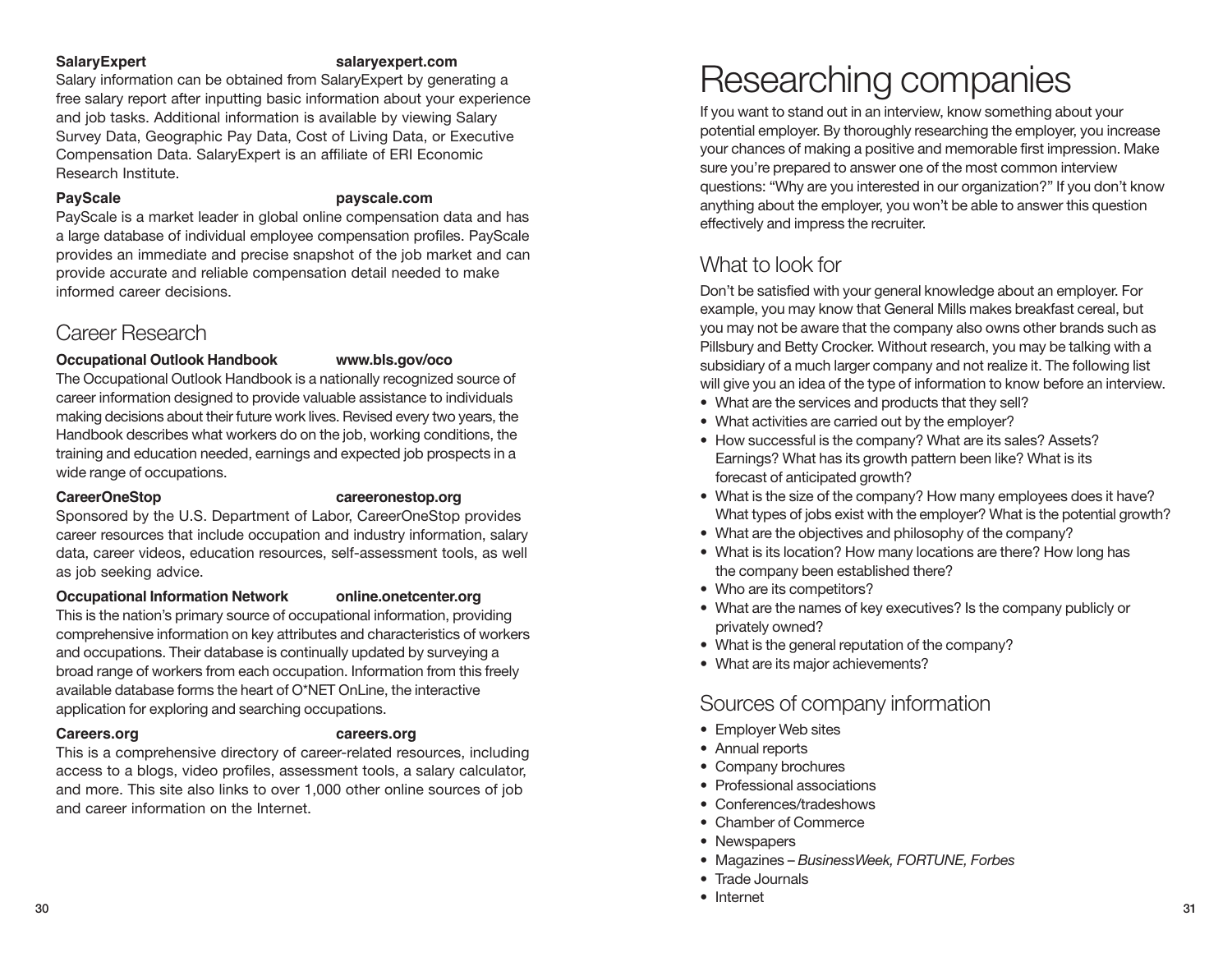# Interview preparation

## The Basics

The goal of the job interview is to obtain information about a company/job, while persuading the employer that you have the skills they need. The employer's goal is to promote the company while gathering information about you. Everyone has something to gain from a good interview.

### **Creating a Good Impression**

- Arrive about 5 minutes early never late
- Treat everyone with respect including receptionists, other people in the lobby, etc.
- Dress appropriately
- Be organized
- Be prepared

### **Dress for Success**

- Look professional
- Wear clean, proper-fitting clothes
- Style hair neatly
- Clean and polish shoes
- Wear a watch
- Limit jewelry

### **What to Bring**

- Extra copies of your resume
- A nice pen and note pad
- Prepared questions that you would like answered
- References
- A positive attitude

# How to prepare

There are three steps to good interview preparation. Step one is to develop your C.A.R. stories as described below. Step two involves practicing your interview skills. Finally, before you leave for the interview, familiarize yourself with the list of do's and don'ts. It's easy to forget the most obvious details when under stress.

**C.A.R. Stories** You will be better prepared for your interview if you develop mini-stories about your accomplishments. This will help you answer interview questions by providing examples and make it easier to remember your accomplishments under stressful situations. Begin by describing an accomplishment and the skills that were used in that situation. See if you can break it down into a 5 or 6 sentence "story" describing the challenge, action and result.

### **C. Challenge or problem that you encountered.**

- What needed to be done?
- Where did you start?
- Describe your specific assignments, responsibilities or duties.
- Describe the situation, project or task.
- Emphasize the non-routine challenging problems.
- How and why did the situation arise?
- Did you notice or discover it yourself?
- Did you suggest or initiate the action?

### **A. Action that you took to resolve the problem or situation.**

- What did you do?
- How did you proceed?
- Describe your goals, plans and procedures.
- Emphasize your creative and innovative approach.
- Describe what you actually did and how you did it.
- Emphasize what others did under your supervision.
- Describe the difficulties that you encountered and overcame.

### **R. Result that was achieved for you or the company. (Be specific and use measurable examples whenever possible).**

- What did you accomplish?
- State how well you carried out your responsibilities.
- Describe your contributions and achievements.
- Quantify your results and specify them in concrete language.
- Describe how completely your plans were realized.
- Emphasize who (Company? Department? Boss? Other?) benefited.
- Exactly how did they benefit and how much did they benefit?

## Interview questions

Many of the questions asked by employers are designed to determine "chemistry" or "fit." You can demonstrate these to an employer by answering with examples and behaviors through your C.A.R. stories, as described above. You also need to be prepared to answer specific technical questions about your areas of expertise. The information below will help you understand the different types of questions you may be asked.

### **Positive/Negative and Neutral Questions**

Listen carefully to whether a question will prompt an automatic positive or negative response. Turn the negative and neutral questions into positive examples. Give specific, positive examples describing your experiences and attributes. Remember: Challenge, Action, Result.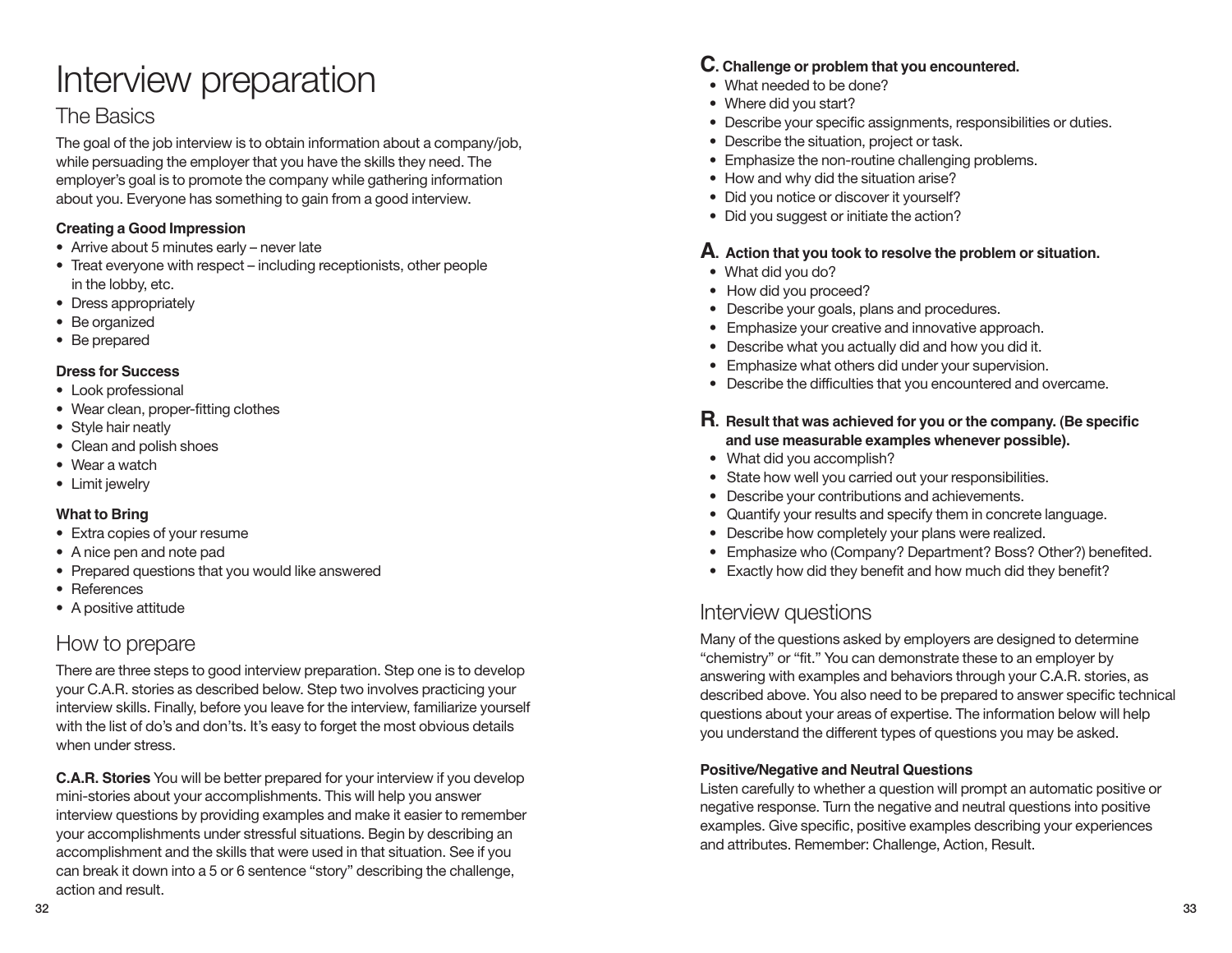#### **Positive Questions**

- What are your strengths?
- Why should we hire you?
- What can you contribute?
- What are your most significant accomplishments?
- Why do you think you are qualified for this position?
- Why have you been successful?
- Tell me about the things you enjoy.
- Describe the ideal position for you.
- Tell me about a situation in which you felt very effective on the job.
- In what type of business environment do you function best?

### **Negative Questions**

- What are your weaknesses?
- Tell me about a work situation where you felt ineffective.
- What didn't you like about your last position (boss) (company)?
- What is the biggest mistake you have made in your career?
- Tell me how you have handled a difficult peer (boss) (subordinate).
- What criticisms have supervisors had about your work style?
- What type of business environment makes it most difficult for you to function?
- Why did you leave your last position? (Be brief, consistent, and stick to a pre-determined, positive reason for leaving).

### **Neutral Questions**

- Tell me about yourself.
- What will references (former bosses or co-workers) say about you? (Stress the positive; do not volunteer the negative; use their actual words where possible).
- How do you communicate with bosses/peers/subordinates?
- How did you spend time on your last job?
- How do you handle pressure?
- What are your salary requirements and expectations? (Give a range, not a specific figure. Leave room to negotiate after the position is offered. Make clear that salary is not all that is important).
- What qualities do you look for in people you hire?
- Why are you interested in this position?
- What is important for me to know about you?
- What is the key thing you have learned in your management career?
- How do you set priorities?
- How do you and your family feel about relocation?
- What do you want to be doing in five years? (Remember, you have to get this position and do it well before you move up).

### **Questions You Ask**

An interview is the time to learn more about the company's philosophy, different aspects of the job for which you are applying and what the company requires of its employees. These questions are as important as the ones asked of you.

### **Company:**

- What is its mission? Vision?
- What future plans does the company have?
- What are the challenges the company is facing?
- What is the culture like? What gets rewarded? What are the values?
- How would you describe the culture or business environment of this department/organization?

### **Job:**

- Is this a new/existing/revised job? If new, why was it created?
- Within the areas of responsibility, what are the two or three most significant things you would want me to accomplish?
- Where does this position fit within the company's structure?
- What level is this position?
- Can you give me more detail about the position's responsibilities?
- Who does this position interact with?
- What results are expected?
- What is the percentage of time spent on different activities?
- Is there opportunity for growth and advancement? If so, what other career opportunities might be open to me here?
- What are the goals for the department/job?
- What are the major challenges in this position (for this organization)?

### **Questions NOT to Ask**

Never ask personal questions of your interviewers. Examples might include how they got their job, or what they think of the firm. These questions may be important to you; however, the first interview is not the time to get the answers. This information will be supplied when the time is right. For example, don't ask about company retirement plans, vacations, bonuses and holidays until you have received or are in the process of negotiating an offer.

### **Questions You NEVER Ask**

Never ask the interviewer's opinion of a former employee. And never discuss politics or religion, unless the position is of a political or religious nature or it involves diversity issues.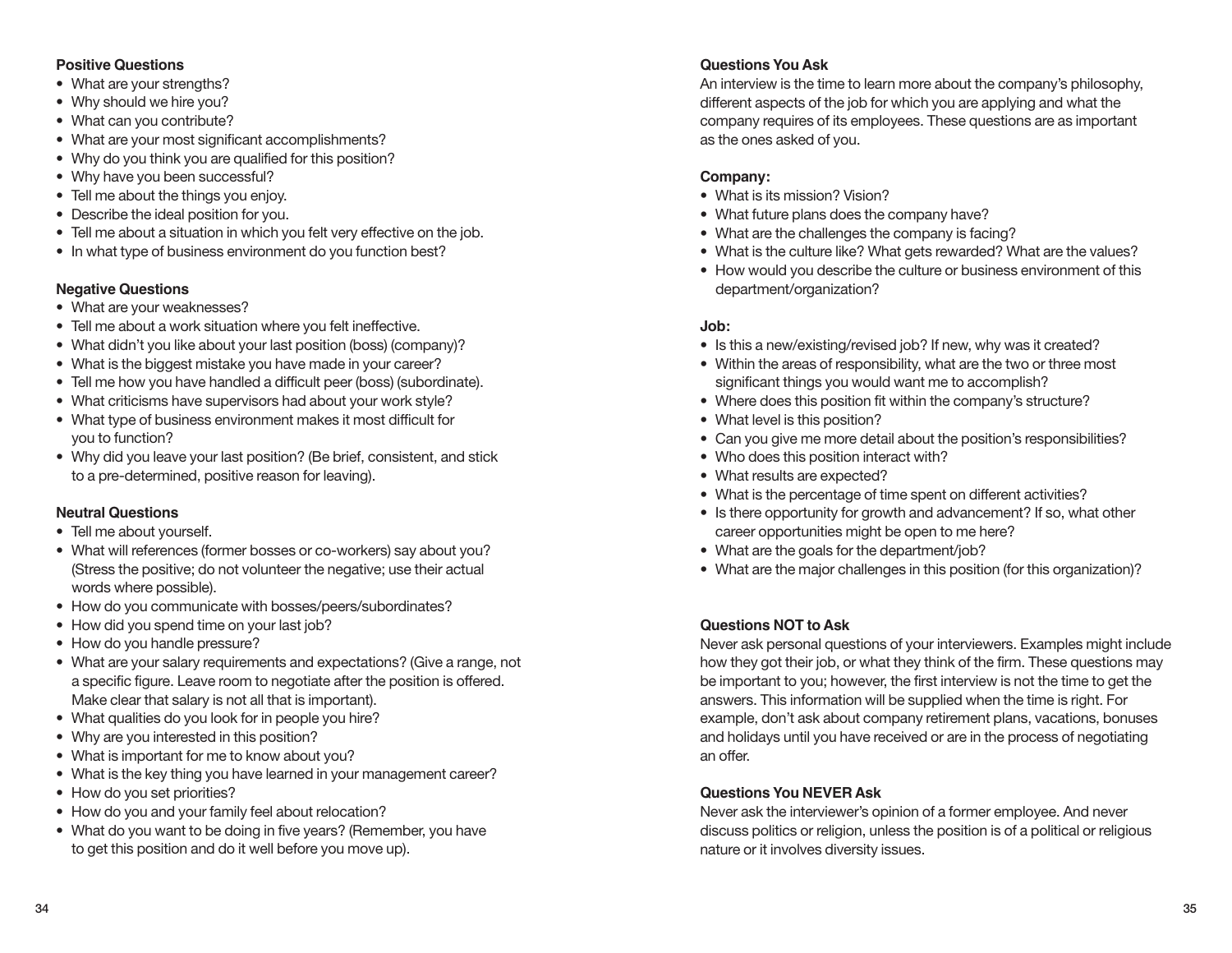## Interview tips

First impressions are very important. A review of the following simple do's and don'ts may be helpful. They are all obvious, but do not underestimate their importance.

**DO...** get clear directions to the exact location. smile frequently.

answer questions honestly and without hesitation. be confident.

keep it formal and relaxed.

talk in terms of the employer and what you can do for them. be sincere. be well groomed.

be about 5 – 10 minutes early for the interview.

maintain good eye contact.

end the interview by asking what the next step will be.

**DON'T…** carry a large handbag or heavy briefcase.

take a seat unless offered one. wear clothes that are soiled and baggy. fidget/chew gum. contradict yourself. wear flashy clothing or clashing colors. falsify information. get too friendly or overly personal.

# Follow up

Always write a thank you note within 24 – 48 hours after an interview, even if you did not think the interview went well or if you are no longer interested in the position. Thank the employer for the time he/she spent with you. If you are interested in the job, the thank you letter is a great opportunity to restate your interest and skills.

A phone call is another way to follow up with the interviewer and find out where he/she is in the decision process. Ask if there is any other information that you could provide.

# Beyond job success

Looking for a job is not always easy. Many studies have shown that losing a job and/or looking for a job is one of the most stressful events that people have to endure. In addition to finding a job, you must come up with a way to manage your finances, stay healthy, deal with your emotions and find time for your friends, families and hobbies. Here are some tips.

# Maintaining financial stability

- Investigate severance pay and continued health insurance under COBRA.
- Contact your state's Unemployment Insurance office to learn about benefits.
- Evaluate your current financial situation and develop a survival budget.
- Keep your financial papers organized. Set payment priorities.
- Figure out the bills you must pay (food, rent or mortgage, utilities, car expenses).
- Record all incoming money (unemployment compensation, severance pay, income of spouse/children, interest from savings accounts, investment dividends, tax refunds).
- Make a list of all your assets and their current values.
- Talk with your creditors to set up flexible payment schedules.
- Review your retirement security. Visit ChooseToSave.org.
- Contact non-profit organizations that provide confidential financial guidance such as Money Management International and Consumer Credit Counseling Services at (866) 889-9347 or moneymanagement.org.
- Get a head start on understanding many legal issues on Nolo.com.
- Start talking more openly about money with your family, (e.g., setting long- and short-term financial goals and reducing expenses).

# Dealing with emotional changes

Work is important in your life not only because of the money. Your selfesteem and sense of security depend on a job's predictable daily routine and purposeful activity. Living through the changes that job loss brings, you may experience a range of strong emotions. Re-employment may equal an opportunity for personal growth. Ways to move onto a positive track:

- Think about what's good in your life now family, friends, skills and you'll find motivation for the future.
- Focus on possibilities and accomplishments.
- Re-evaluate your goals. Imagine following a dream you always had.
- Be open with your family about anxiety and other feelings.
- Keep your children up-to-date on your activity and report successes.
- See yourself as a positive role model for your children and others.
- Get feedback and support from others. Avoid isolation.
- Join a support group where you can share hopes and plans and let off steam.
- Follow a daily schedule work on resume, make calls, do research, set up interviews.
- Take pleasure in daily activities like grocery shopping, cooking and running errands.
- Volunteer doing something for others increases your self-esteem, your network and your skills.